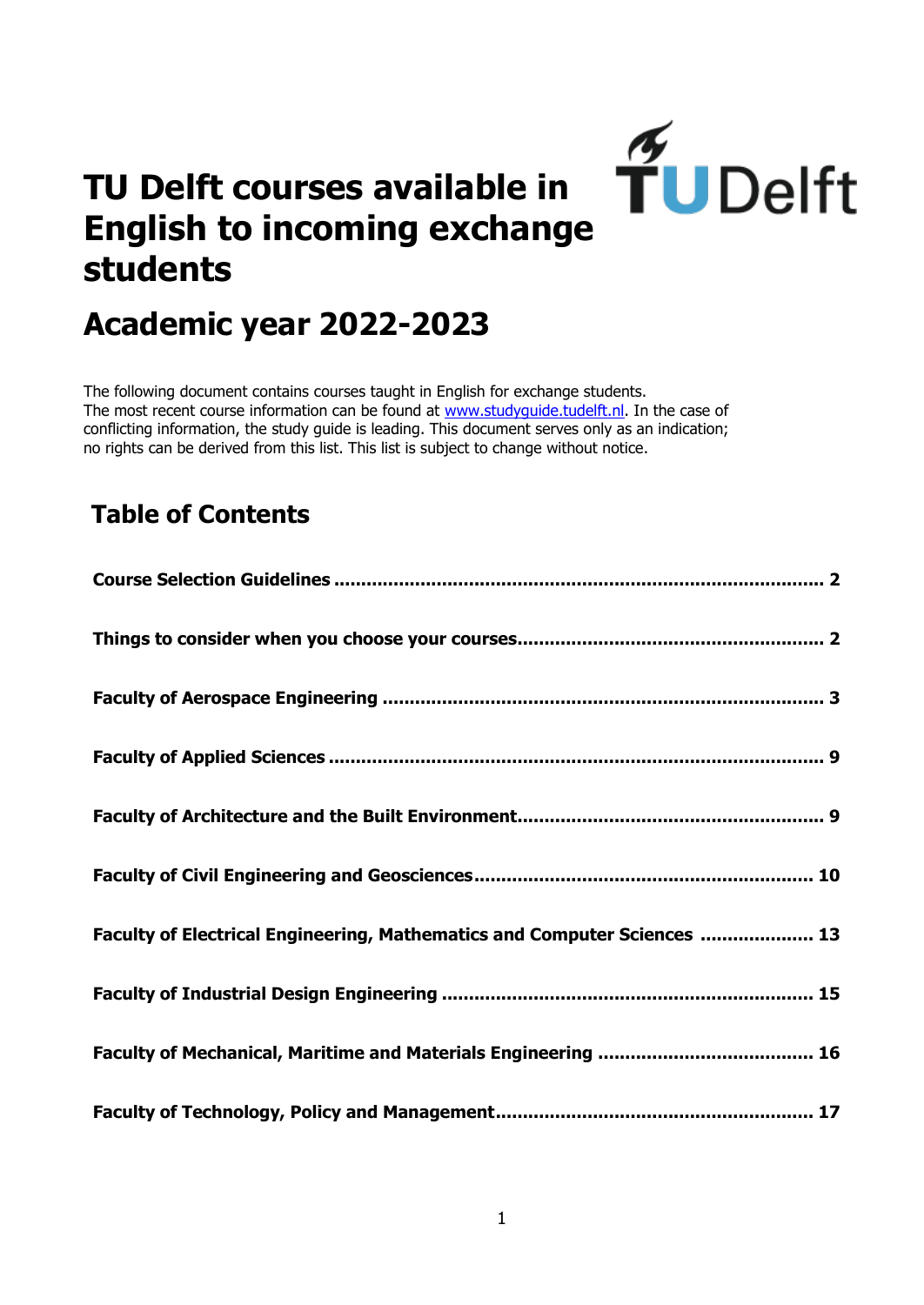# <span id="page-1-0"></span>**Course Selection Guidelines**

The table below shows how the academic year is divided and what is expected of you from each semester and/or period. With the details below of how many EC you are expected to obtain, you will be able to make a study plan that will need to be approved by your home university and TU Delft.



# <span id="page-1-1"></span>**Things to consider when you choose your courses**

- 1. Will you be staying for 1 or 2 semesters? This will affect the number of EC you need to choose.
- 2. You must take a course load equal to 24-30 EC per semester, 12-15 EC per period.
- 3. Most courses should be chosen at the faculty where you are nominated for as student.
- 4. All faculties have specific requirements and restrictions for course selection, more information can be found [here.](https://www.tudelft.nl/onderwijs/toelating-en-aanmelding/exchange-students/requirements/course-selection-restrictions)
- 5. Check the course list of your selected faculty. Using this guideline, you can find the course list or links to the faculty's own course page.
- 6. More detailed information about the courses can be found via the study quide. Guidelines on how to use it can be found [here.](https://d1rkab7tlqy5f1.cloudfront.net/TUDelft/Onderwijs/Toelating_en_aanmelding/Exchange/Digital_studyguide_versie_voor_2015_versie_9-7-2015.pdf)
- 7. Are you a BSc or MSc student? Not all BSc courses are taught in English and there are specific requirements to follow MSc courses.
- 8. Changes to your course plan after your arrival still need to meet the above requirements.
- 9. Consider carefully your course workload (minimum 24 EC), and the manageability of it. Students are not permitted to re-sit exams after the end of the official exchange period. Alternative course/s will need to be taken at your home university when you return home.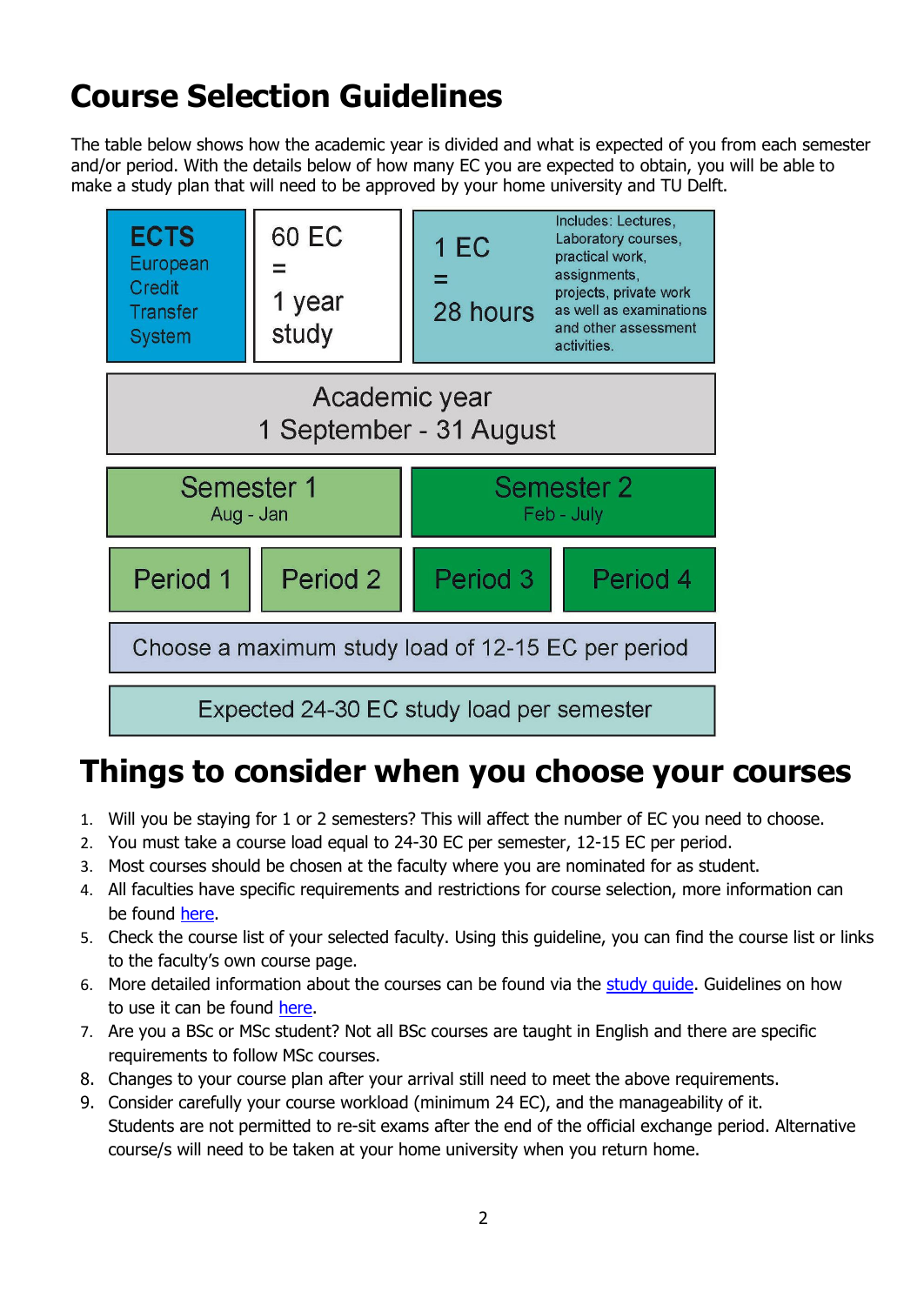### <span id="page-2-0"></span>**Faculty of Aerospace Engineering**

English taught BSc and MSc courses available for exchange students. In the last table you will find the courses which are not open for exchange students.

Important: BSc students can only take MSc courses when they meet the pre-requisites as stated in the course description of the [TU Delft study guide.](https://studiegids.tudelft.nl/bbDefault.do?SIS_SwitchLang=en)

The minor programmes Airport Development and Offshore Wind Energy consist of 30 ECTS and are offered in the Fall / 1<sup>st</sup> semester and consist of 3<sup>rd</sup> year level BSc courses. The Minors are only available to exchange students enrolled at the Faculty of Aerospace Engineering. We have limited places available, and if needed a selection will be made at the end of the application period (after 1 April). We recommend that you create an alternative course plan; in case you are not selected for the Minor programme.

#### REMARKS:

- AE4xxxx This means that the course code is not known, but you can look for the course with the course name in the study guide
- AE4S/-48 Courses from the MSc Spaceflight track (course starting with AE4S.... or AE48....) are only open to exchange students enrolled at the Faculty of Aerospace Engineering.
- \*\* This course can be taken in period 2 or 3; course only lasts 1 period.
- \*\*\* MSc Aerospace Engineering Exchange students only

|                       | <b>Bachelor 1st year</b>                     |            |                |                      |  |
|-----------------------|----------------------------------------------|------------|----------------|----------------------|--|
| <b>Course</b><br>Code | <b>Course Name</b>                           | Cat.       | <b>EC</b>      | <b>Period</b><br>(Q) |  |
| AE1108-T              | Aerospace Materials                          | <b>BSc</b> | 3              | 2                    |  |
| AE1108-II             | <b>Aerospace Mechanics of Materials</b>      | <b>BSc</b> | 3              | 3                    |  |
| AE1110-I              | Introduction to Aerospace Engineering I      | <b>BSc</b> | 5              |                      |  |
| AE1130-I              | <b>Statics</b>                               | <b>BSc</b> | 4              |                      |  |
| AE1130-II             | Dynamics                                     | <b>BSc</b> | 3              |                      |  |
| AE1205                | Programming & Scientific Computing in Python | <b>BSc</b> | $\overline{2}$ | 4                    |  |
| AE1240                | <b>Physics</b>                               | <b>BSc</b> | 6              | 3,4                  |  |
| <b>WI1402LR</b>       | Calculus II                                  | <b>BSc</b> | 5              | 3                    |  |
| <b>WI1403LR</b>       | Linear Algebra                               | <b>BSc</b> | 5              | 4                    |  |
| <b>WI1421LR</b>       | Calculus I                                   | <b>BSc</b> | 6              | 1,2                  |  |

|                    | <b>Bachelor 2nd year</b>          |            |     |            |
|--------------------|-----------------------------------|------------|-----|------------|
|                    | <b>Course Code   Course Name</b>  | Cat.       | EC. | Period (Q) |
| AE2130-I           | Aerodynamics I                    | <b>BSc</b> |     |            |
| AE2135-I           | Structural Analysis and Design    | <b>BSc</b> |     |            |
| AE2135-II          | Vibrations                        | <b>BSc</b> |     |            |
| AE2220-I           | <b>Applied Numerical Analysis</b> | <b>BSc</b> |     |            |
| AE2220-II          | <b>Computational Modelling</b>    | <b>BSc</b> |     | 4          |
| <b>WI2180LR-I</b>  | <b>Differential Equations</b>     | <b>BSc</b> |     |            |
| <b>WI2180LR-II</b> | <b>Probability and Statistics</b> | <b>BSc</b> |     |            |

| <b>Bachelor 3rd year major</b> |                                  |            |    |            |
|--------------------------------|----------------------------------|------------|----|------------|
|                                | <b>Course Code   Course Name</b> | Cat.       | EC | Period (Q) |
| AE3211-II                      | Production of Aerospace Systems  | <b>BSc</b> |    |            |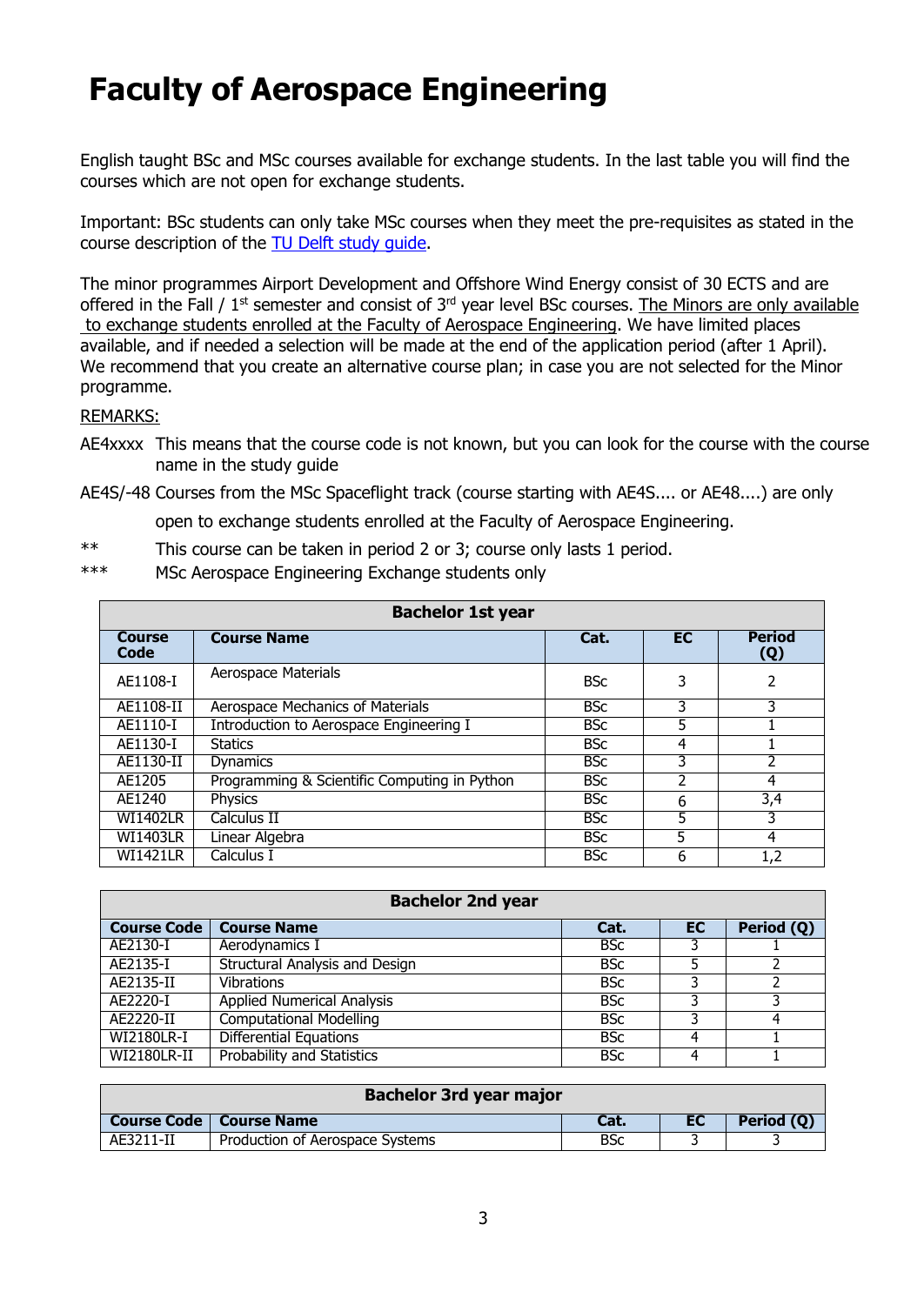| <b>Minor Offshore Wind Energy</b><br>Limited places available for exchange students enrolled at the Faculty of |                                                                    |       |     |            |
|----------------------------------------------------------------------------------------------------------------|--------------------------------------------------------------------|-------|-----|------------|
|                                                                                                                | Aerospace Engineering, please first contact exchange-ae@tudelft.nl |       |     |            |
| <b>Course Code</b>                                                                                             | <b>Course Name</b>                                                 | Cat.  | EC. | Period (Q) |
| AE3512-20                                                                                                      | Asset Management                                                   | Minor | 5   |            |
| AE3513*                                                                                                        | <b>Integration Assignment</b>                                      | Minor | 6   |            |
| $CT3101*$                                                                                                      | <b>Project Management Basics</b>                                   | Minor |     |            |
| AE3516                                                                                                         | Basics of Aeroacoustics for Wind Energy                            | Minor | 3   |            |
| TBM024A                                                                                                        | <b>Introduction to Energy systems</b>                              | Minor |     | 1,2        |
| AE3516A                                                                                                        | Fundamentals of Wind Energy I                                      | Minor | 3   |            |
| AE3516B                                                                                                        | <b>Fundamentals of Wind Energy II</b>                              | Minor | 3   |            |

\*very limited places, course cannot be taken individually

| <b>Minor Airport Development</b><br>Limited places available for exchange students enrolled at the Faculty of<br>Aerospace Engineering, please first contact exchange-ae@tudelft.nl |                                               |       |     |            |  |
|-------------------------------------------------------------------------------------------------------------------------------------------------------------------------------------|-----------------------------------------------|-------|-----|------------|--|
| <b>Course Code</b>                                                                                                                                                                  | <b>Course Name</b>                            | Cat.  | EC. | Period (Q) |  |
| AE3501-19                                                                                                                                                                           | Air Transportation                            | Minor |     |            |  |
| AE3502-14                                                                                                                                                                           | Airport Planning, Design and Operations       | Minor |     |            |  |
| AE3503*                                                                                                                                                                             | <b>Strategic Planning for Airport Systems</b> | Minor | 6   |            |  |
| <b>TB241TB</b>                                                                                                                                                                      | Logistics 2                                   | Minor |     |            |  |
| <b>CT3080LR</b>                                                                                                                                                                     | Landside Accessibility of Airports            | Minor | 6   |            |  |
| IO3818                                                                                                                                                                              | Designing an Airport                          | Minor |     |            |  |

\*very limited places, course cannot be taken individually

### **MSc Aerospace Engineering Profile courses (all tracks)**

Courses from the MSc Spaceflight (course starting with AE4S.... or AE48....) are only open to Exchange students enrolled at the Faculty of Aerospace Engineering.

| Exchange students embiled at the ractity of Aerospace Engineemig. |            |                |                      |  |
|-------------------------------------------------------------------|------------|----------------|----------------------|--|
| <b>Course Name</b>                                                | Cat.       | <b>EC</b>      | <b>Period</b><br>(Q) |  |
| <b>Experimental Simulations</b>                                   | <b>MSc</b> | 3              | 2                    |  |
| <b>Viscous Flows</b>                                              | <b>MSc</b> | 3              | $\overline{2}$       |  |
| Aircraft Aerodynamics                                             | <b>MSc</b> | 3              | 1,2                  |  |
| Rotor/wake Aerodynamics                                           | <b>MSc</b> | 4              | 3,4                  |  |
| CFD 2: Discretization Techniques                                  | <b>MSc</b> | 3              | $\overline{2}$       |  |
| Flow Measurement Techniques                                       | <b>MSc</b> | 3              | 3,4                  |  |
| CFD for Aerospace Engineers                                       | <b>MSc</b> | 3              | 1                    |  |
| Introduction to Wind Turbines: Physics and<br>Technology          | <b>MSc</b> | $\overline{4}$ | $\overline{2}$       |  |
| <b>Wind Turbine Aeroelasticity</b>                                | <b>MSc</b> | $\overline{2}$ | $\overline{4}$       |  |
| Airborne Wind Energy                                              | <b>MSc</b> | 3              | 1,2                  |  |
| Wind Turbine Design                                               | <b>MSc</b> | 5              | 3,4                  |  |
| Site Conditions for Wind Turbine Design                           | <b>MSc</b> | 3              | $\overline{3,4}$     |  |
| Knowledge Based Engineering                                       | <b>MSc</b> | 4              | 3                    |  |
| MDO for Aerospace Applications                                    | <b>MSc</b> | $\overline{4}$ | $\overline{1}$       |  |
| <b>Internal Flows</b>                                             | <b>MSc</b> | 3              | $\overline{2}$       |  |
| Avionics and Operations                                           | <b>MSc</b> | 3              | $\overline{2}$       |  |
| Stochastic Aerospace Systems                                      | <b>MSc</b> | 3              | 2                    |  |
| Stochastic Aerospace Systems Practical                            | <b>MSc</b> | $\mathbf{1}$   | 3                    |  |
| Aerospace Human-Machine Systems                                   | <b>MSc</b> | 4              | 2                    |  |
| Piloted Flight Simulation                                         | <b>MSc</b> | 4              | 3                    |  |
|                                                                   |            |                |                      |  |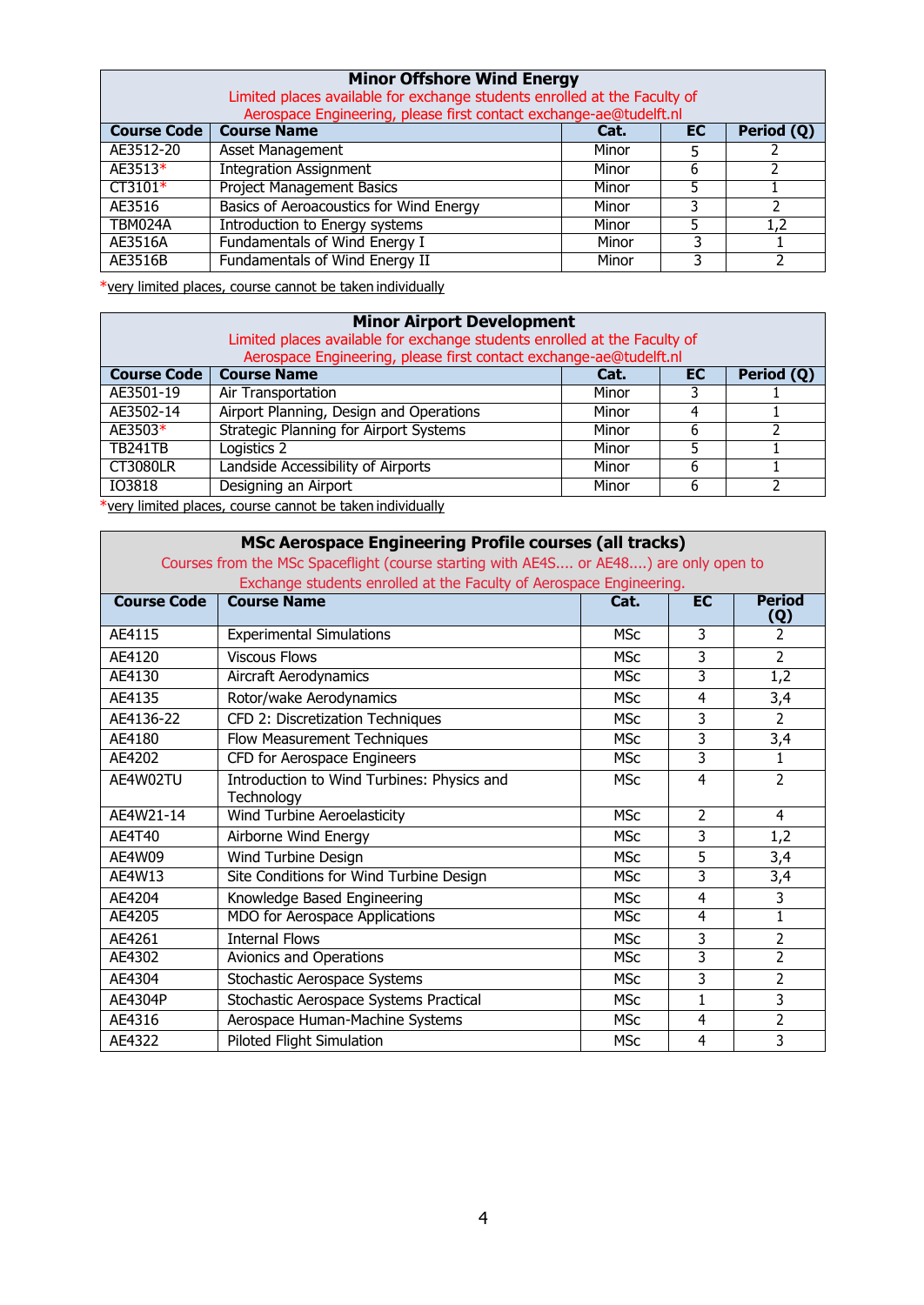| AE4422-19          | Agent-based Modelling and Simulation in Air<br>Transport          | <b>MSc</b> | 4                       | 1              |
|--------------------|-------------------------------------------------------------------|------------|-------------------------|----------------|
| AE4423-19          | <b>Airline Planning and Operations</b>                            | <b>MSc</b> | 4                       | $\overline{2}$ |
| AE4426-19          | <b>Stochastic Processes and Simulations</b>                       | <b>MSc</b> | $\overline{4}$          | $\overline{2}$ |
| AE4431             | <b>Aircraft Noise and Emissions</b>                               | <b>MSc</b> | $\overline{3}$          | 2              |
| AE4441-16          | <b>Operations Optimisation</b>                                    | <b>MSc</b> | 4                       | ī              |
| AE4462-17          | <b>Aircraft Emissions and Climate Effects</b>                     | <b>MSc</b> | 4                       | 3              |
| AE4463P            | Advanced Aircraft Noise Modelling and Measurement                 | <b>MSc</b> | $\overline{4}$          | 2              |
| AE4465             | Maintenance Modelling & Analysis                                  | <b>MSc</b> | 4                       | 3              |
| AE4874-I           | Fundamental of Astrodynamics                                      | <b>MSc</b> | $\overline{4}$          | $\mathbf{1}$   |
| AE4876-11          | <b>Planetary Sciences II</b>                                      | <b>MSc</b> | $\overline{4}$          | $\overline{2}$ |
| AE4880             | <b>Space Optics</b>                                               | <b>MSc</b> | $\overline{4}$          | 3              |
| AE4890-11          | <b>Planetary Sciences I</b>                                       | <b>MSc</b> | 4                       | $\mathbf{1}$   |
| AE4ASM001          | Design of lightweight structures I: Composites &<br><b>Metals</b> | <b>MSc</b> | 3                       | $\mathbf{1}$   |
| AE4ASM002          | Designing Materials with Aerospace Specific<br>Properties         | <b>MSc</b> | $\overline{3}$          | 1              |
| AE4ASM004          | Manufacturing of Aerospace Structures & Materials                 | <b>MSc</b> | 3                       | 1              |
| AE4ASM005          | Fatigue of Structures & Materials                                 | <b>MSc</b> | $\overline{3}$          | $\mathbf{1}$   |
| AE4ASM101TU-<br>22 | Polymer Science                                                   | <b>MSc</b> | $\overline{4}$          | $\overline{2}$ |
| AE4ASM103          | <b>Functional Coatings</b>                                        | <b>MSc</b> | $\overline{3}$          | $\overline{2}$ |
| AE4ASM104          | <b>Sensor Material</b>                                            | <b>MSc</b> | 3                       | $\overline{3}$ |
| AE4ASM106          | Stability & Analysis of Structures I                              | <b>MSC</b> | $\overline{\mathbf{3}}$ | $\overline{2}$ |
| AE4ASM108          | Experimental Techniques & NDT                                     | <b>MSc</b> | 3                       | $\overline{2}$ |
| AE4ASM109          | Design & Analysis of Composite Structures I                       | <b>MSc</b> | $\overline{5}$          | 3              |
| AE4ASM110-22       | <b>Polymer Composite Manufacturing</b>                            | <b>MSc</b> | $\overline{4}$          | $\overline{2}$ |
| A4ASM506           | Fundamentals of Aeroelasticity                                    | <b>MSC</b> | $\overline{3}$          | 3              |
| WM0324LR**         | Ethics and Engineering for Aerospace Engineering**                | <b>MSC</b> | $\overline{3}$          | 2,3            |
| <b>WI2056LR</b>    | <b>Systems Theory</b>                                             | <b>MSc</b> | $\overline{4}$          | 1              |
|                    |                                                                   |            |                         |                |

### **MSc Electives from all tracks**

| Code      | <b>Course Name</b>                                | Cat.       | EC. | <b>Period</b> |
|-----------|---------------------------------------------------|------------|-----|---------------|
| AF4117    | Fluid-Structure Interaction                       | <b>MSc</b> |     | 3             |
| AE4139    | CFD 3: Large Eddy Simulation                      | MSc        |     |               |
| AE4138-18 | CFD 4: Uncertainty Quantification                 |            |     |               |
| AE4260A   | <b>Fundamentals of Aeroacoustics</b>              | MSc        |     |               |
| AE4260B   | <b>Experimental Applications of Aeroacoustics</b> | <b>MSc</b> |     |               |
| AE4W30    | Wind Resource and Wind Farm Yield                 | <b>MSc</b> |     | 1,2           |
| AE4314-21 | Helicopter Performance, Stability and Control     | MSc        |     | 4             |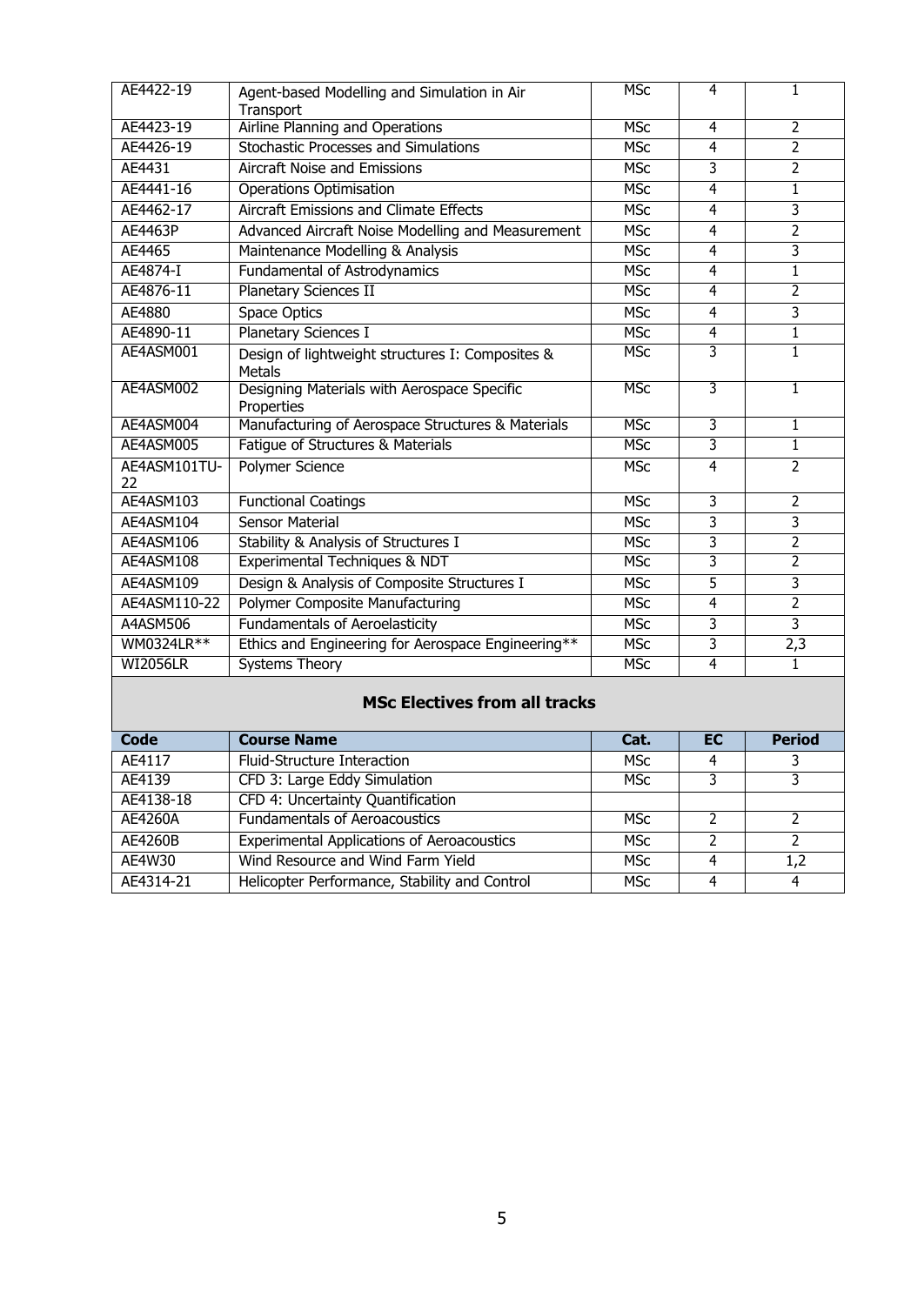| AE4315        | <b>Advanced Dynamics</b>                                            | <b>MSc</b> | 3              | 4                       |
|---------------|---------------------------------------------------------------------|------------|----------------|-------------------------|
| AE4317        | Autonomous Flight of Micro Air Vehicles                             | <b>MSc</b> | $\overline{4}$ | 3                       |
| AE4318        | Supervisory Control and Cognitive Systems                           | <b>MSc</b> | $\overline{2}$ | $\overline{3}$          |
| AE4321-15     | Air Traffic Management                                              | <b>MSc</b> | $\overline{4}$ | 2,3                     |
| AE4323        | Real-time Distributed Flight and Space Simulation                   | <b>MSc</b> | $\overline{3}$ | 4                       |
| AE4350        | Bio-inspired Intelligence and learning for Aerospace<br>Application | <b>MSc</b> | 3              | $\overline{4}$          |
| AE4446        | <b>Airport and Cargo Operations</b>                                 | <b>MSc</b> | $\overline{4}$ | 3                       |
| AE4889        | Special Topics in Astrodynamics                                     | <b>MSc</b> | $\overline{2}$ | $\overline{\mathbf{3}}$ |
| <b>AE4S04</b> | Introduction to Thermal Rocket Propulsion                           | <b>MSc</b> | $\mathbf{1}$   | $\mathbf{1}$            |
| AE4ASM503     | <b>Sheet Metal Forming</b>                                          | <b>MSc</b> | $\overline{3}$ | $\overline{3}$          |
| AE4ASM504     | Structural Integrity and Maintenance                                | <b>MSc</b> | 3              | 3                       |
| AE4ASM508     | Design of Self-healing materials                                    | <b>MSc</b> | 3              | 3                       |
| AE4ASM510     | Design & Analysis of Composite Structures II                        | <b>MSc</b> | 3              | 4                       |
| AE4ASM511     | Stability & Analysis of Structures II                               | <b>MSc</b> | $\overline{3}$ | $\overline{3}$          |
| AE4ASM515-22  | Characterization of materials and components                        | <b>MSc</b> | $\overline{4}$ | $\overline{4}$          |
| AE4ASM516     | Material Selection for Mechanical Design                            | <b>MSc</b> | 3              | 3                       |
| AE4ASM520     | <b>Industrial Composite Manufacturing</b>                           | <b>MSc</b> | 3              | 4                       |
| AE4ASM521     | <b>Additive Manufacturing</b>                                       | <b>MSc</b> | 3              | 3                       |
| AE4ASM522     | <b>Applied Aircraft Aeroelasticity</b>                              | <b>MSc</b> | 3              | $\overline{4}$          |
| AE4ASM514TU   | <b>Continuum Mechanics</b>                                          | <b>MSc</b> | 4              | 3                       |
| AE4xxxx       | Fluid Flow Data Processing & Visualization                          | <b>MSc</b> | 3              | $\overline{4}$          |
| AE4xxxx       | Robust Flight Control                                               | <b>MSc</b> | 4              | $\overline{4}$          |
| AE4xxxx       | Physics of Planetary Interiors                                      | <b>MSc</b> | 4              | 3                       |
| AE4xxxx       | <b>Practical Astrodynamics</b>                                      | <b>MSc</b> | 3              | $\overline{\mathbf{3}}$ |
| AE4xxxx       | Measurement Strategies for Planetary Science<br><b>Missions</b>     | <b>MSc</b> | 3              | $\overline{2}$          |
| AE4xxxx       | Modelling and simulation for materials and<br>manufacturing         | <b>MSc</b> | $\overline{3}$ | $\overline{2}$          |

### **MSc courses at another TU Delft faculty strongly related to Aerospace**

| Code            | <b>Course Name</b>                                     | Cat.       | <b>EC</b> | <b>Period</b> |
|-----------------|--------------------------------------------------------|------------|-----------|---------------|
| CIE4601         | Physics of the Earth and Atmosphere                    | <b>MSc</b> | 5         |               |
| CS4240          | Deep Learning                                          | <b>MSc</b> | 5         | 3             |
| ET3604LR        | <b>Electronic Circuits</b>                             | <b>BSc</b> | 3         |               |
| ET4117          | <b>Electrical Machines Drives</b>                      | <b>MSc</b> | 4         | 2             |
| ME41025         | Robotics Practical                                     | <b>MSc</b> | 3         | 4             |
| ME45001         | <b>Advanced Heat Transfer</b>                          | <b>MSc</b> | 3         |               |
| ME45025         | Introduction to Multiphase Flow                        | <b>MSc</b> | 5         | 3,4           |
| ME45030         | Turbulence                                             | MSc        | 5         | 3,4           |
| ME46060         | Engineering Optimization 1: Concept and Application    | <b>MSc</b> | 3         | 4             |
| MS43310         | Materials at High Temperature                          | <b>MSc</b> | 4         | 4             |
| OE44120         | Offshore Windfarm Design                               | MSc        | 4         | 3             |
| <b>WI4014TU</b> | <b>Numerical Analysis</b>                              | <b>MSc</b> | 6         | 1,2           |
| WI4019          | Non-linear Differential Equations                      | <b>MSc</b> | 6         | 3,4           |
| WI4210          | Scientific Computing                                   | MSc        | 6         | 1,2           |
| <b>WI4525TU</b> | Monte Carlo Simulation of Stochastic Processes         | <b>MSc</b> | 5         | 1,2           |
| <b>WI3150TU</b> | Partial Differential Equations A                       | <b>MSc</b> | 3         |               |
| WI4210          | Partial Differential Equations and Functional Analysis | <b>MSc</b> | 6         | 3,4           |
|                 |                                                        |            |           |               |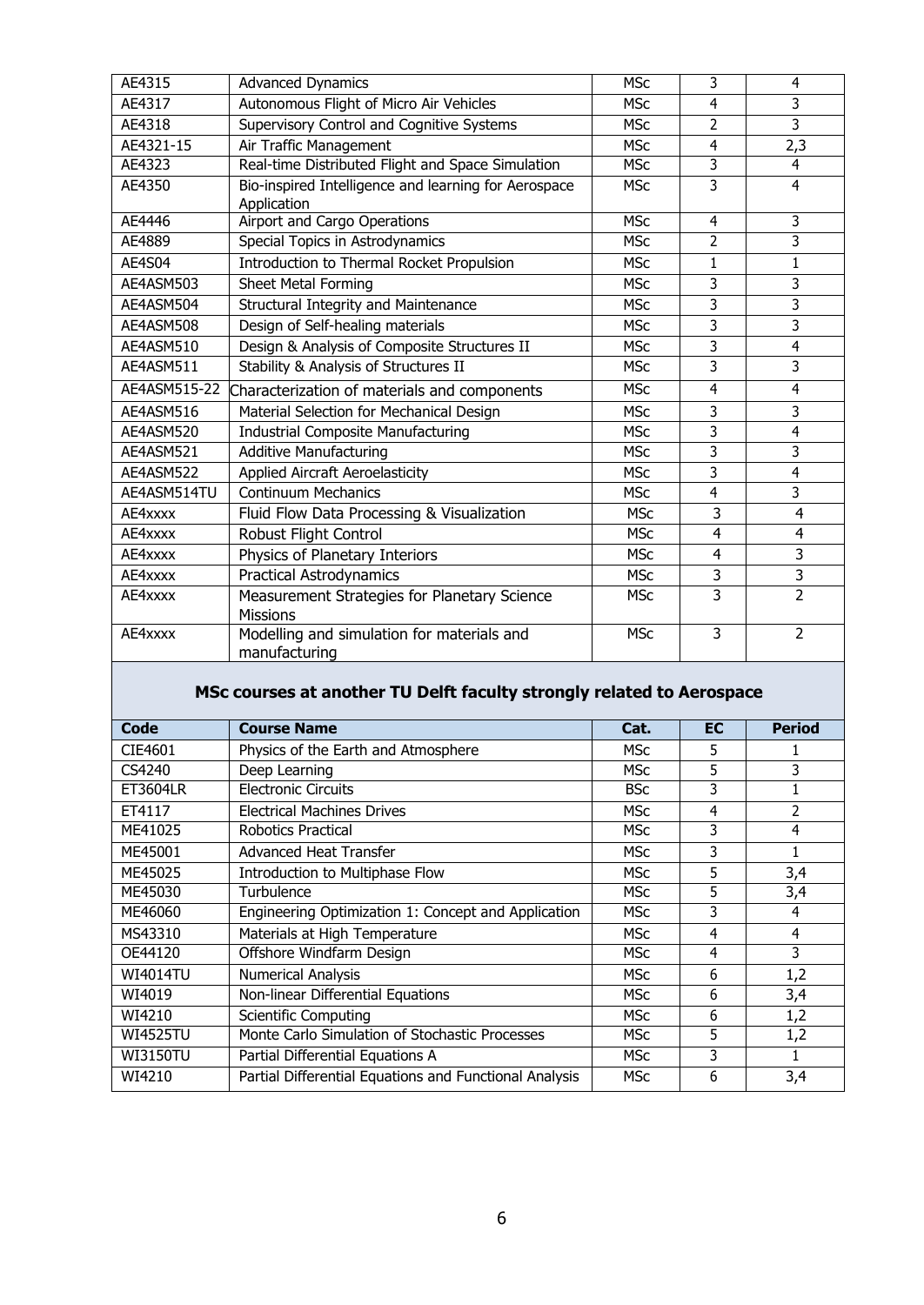### **Please note that the following courses (projects) are NOT available for Exchange Students:**

| <b>Course Code</b> | <b>Course Name</b>                                                                         |
|--------------------|--------------------------------------------------------------------------------------------|
| AE1110-II          | Introduction to Aerospace Engineering II                                                   |
| AE1111-I           | <b>Exploring Aerospace Engineering</b>                                                     |
| AE1111-II          | <b>Engineering Drawing</b>                                                                 |
| AE1222-I           | Design and Construction                                                                    |
| AE1222-II          | Aerospace Design & Systems Engineering Elements                                            |
| AE2111-I           | Systems Design                                                                             |
| AE2130-II          | Low-Speed Wind tunnel Test                                                                 |
| AE2130-III         | Aerodynamics II                                                                            |
| AE222x-I           | Test, Analysis & Simulation                                                                |
| AE3212-II          | Simulation, Verification & Validation                                                      |
| AE2230-I           | <b>Flight and Orbital Mechanics</b>                                                        |
| AE2230-II          | Propulsion and Power                                                                       |
| AE2235-I           | Aerospace Systems and Control Theory                                                       |
| AE2235-II          | <b>Instrumentation and Signals</b>                                                         |
| <b>AE222x-II</b>   | Artificial Intelligence for Aerospace Engineering                                          |
| AE3211-I           | Systems Engineering & Aerospace Design                                                     |
| AE3212-I           | Aerospace Flight Dynamics and Simulation                                                   |
| AE3212-II          | Simulation, Verification & Validation                                                      |
| AE3200             | Design Synthesis                                                                           |
| AE4140             | <b>Gas Dynamics</b>                                                                        |
| AE4143             | Hypersonic Aerodynamics                                                                    |
| AE4206             | Turbomachinery                                                                             |
| AE4238             | Aero Engine Technology                                                                     |
| AE4240             | Advanced Aircraft Design I                                                                 |
| AE4262             | Combustion for propulsion and power technologies                                           |
| AE4263             | Modeling, Simulation and Application of Propulsion and Power Systems                       |
|                    |                                                                                            |
| AE4270             | <b>Control and Operations Project</b>                                                      |
| AE4301             | Automatic Flight Control Systems Design<br>Exercise Automatic Flight Control System Design |
| AE4301P            |                                                                                            |
| AE4313-20          | Spacecraft Attitude Dynamics and Control                                                   |
| AE4320             | System Identification of Aerospace Vehicles                                                |
| AE4499             | Space Project                                                                              |
| $AE4866(-1)$       | Propagation and Optimization in Astrodynamics                                              |
| $AE4868(-1)$       | Numerical Astrodynamics                                                                    |
| AE4870A            | <b>Rocket Motion</b>                                                                       |
| <b>AE4870B</b>     | Re-Entry Systems                                                                           |
| AE4872             | Satellite Orbit Determination                                                              |
| AE4ASM003          | Linear Modelling incl. (F.E.M)                                                             |
| AE4ASM105          | <b>Trinity Exercise</b>                                                                    |
| AE4ASM505          | Non-Linear Modelling (using F.E.M.)                                                        |
| AE4ASM512          | Aerospace Structures and Materials Industry Best Practice                                  |
| AE4ASM513          | <b>Forensic Engineering</b>                                                                |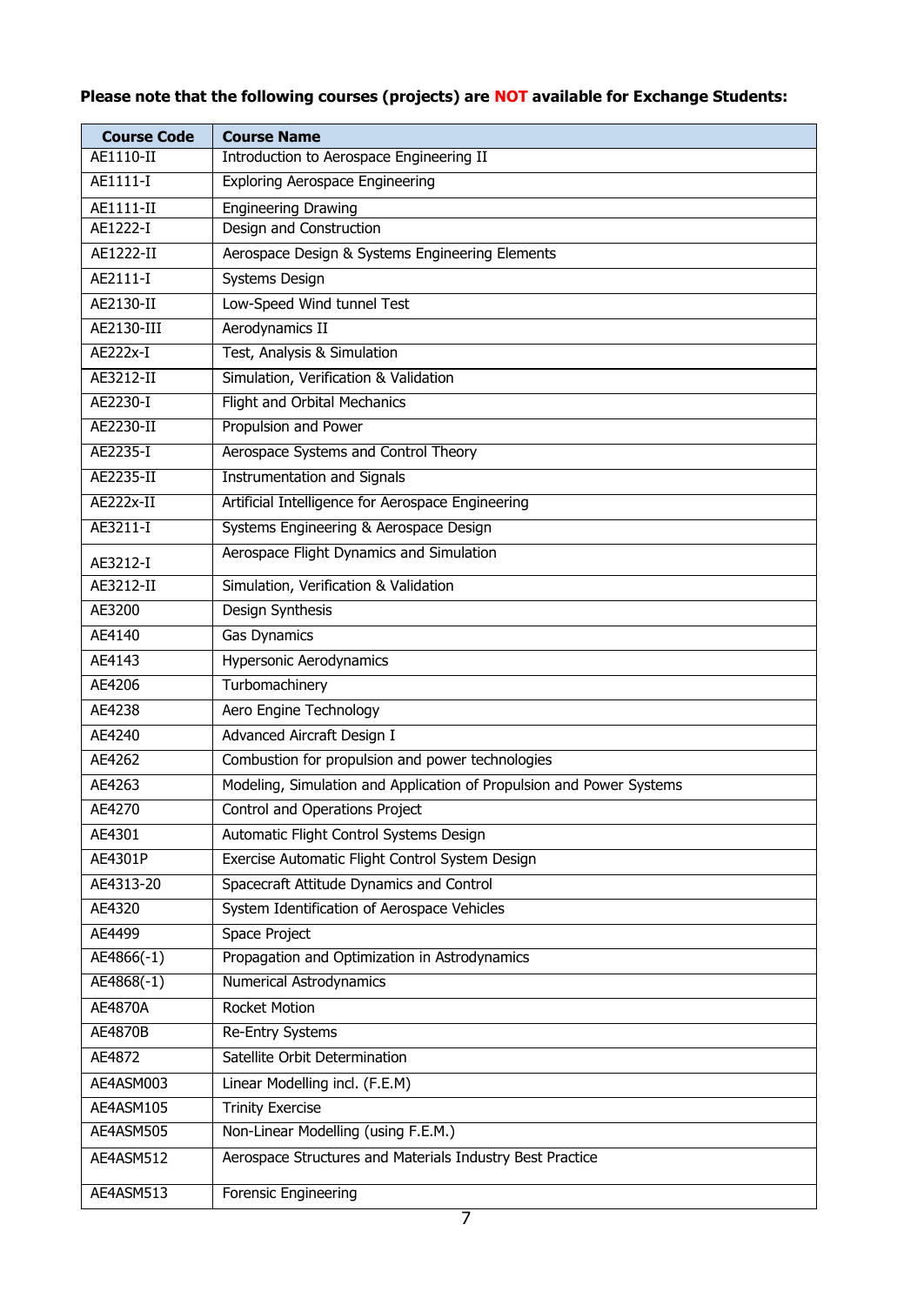| AE4ASM517     | Aircraft Manufacturing Laboratory            |
|---------------|----------------------------------------------|
| AE4ASM523     | Design of Spacecraft and Launcher Structures |
| AE4ASM524     | Spacecraft Structures Development            |
| AE4ASM525     | Materials for Space                          |
| <b>AE4S01</b> | Thermal rocket propulsion                    |
| AE4S01P       | Exercise Thermal Rocket Propulsion           |
| <b>AE4S07</b> | Micropropulsion                              |
| <b>AE4S10</b> | <b>Microsat Engineering</b>                  |
| AE4S12        | Space Systems Engineering                    |
| <b>AE4S15</b> | <b>Space Embedded Systems</b>                |
| <b>AES420</b> | Satellite Thermal Control                    |
| <b>AE4S52</b> | Collaborative Space System Design Project    |
| AE4W31        | Floating Offshore Wind Energy                |
| AE4010        | Research Methodologies                       |
| TU4040        | Joint Interdisciplinary Project              |
| AE5051        | Internship                                   |
| AE5122        | Thesis Aerodynamics & Wind Energy            |
| AE5222        | Thesis Flight Performance & Propulsion       |
| AE5322        | Thesis Control & Operations                  |
| AE5722        | Thesis Aerospace Structures & Materials      |
| AE5822        | Thesis Space                                 |
| AE5922        | Thesis Wind Energy Rotor Design              |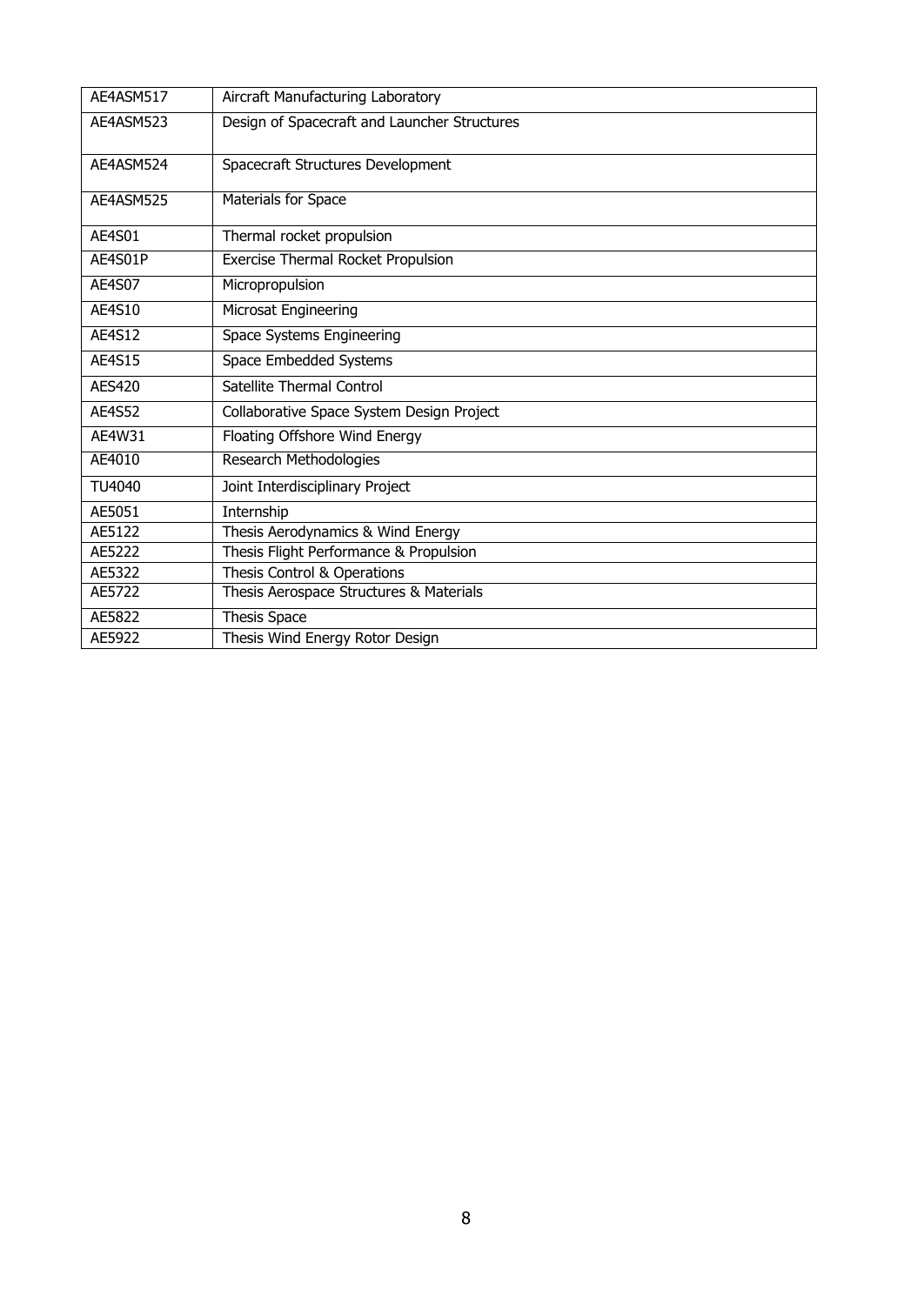# <span id="page-8-0"></span>**Faculty of Applied Sciences**

Courses in English offered to BSc and MSc exchange students are available on the following webpage:

#### https:/[/www.tudelft.nl/en/faculty-of-applied-sciences/education/exchange-students/course-information](http://www.tudelft.nl/en/faculty-of-applied-sciences/education/exchange-students/course-information)

Master courses are open to Master students.

Master courses are open to Bachelor students under the following conditions:

- Bachelor students who have (almost) completed 3 years of study at the moment of application.
- Bachelor students who have completed 2 years of study, depending on their academic background.

## <span id="page-8-1"></span>**Faculty of Architecture and the Built Environment**

Within the study exchange programme, the Faculty of Architecture and the Built Environment [offers fixed](https://www.tudelft.nl/bk/studeren/exchange-programme/) [course packages](https://www.tudelft.nl/bk/studeren/exchange-programme/) and [Minor Programmes](https://www.tudelft.nl/bk/studeren/exchange-programme/) to incoming exchange students.

During the first semester (autumn), they offer:

- For Bachelor level students English taught [Minor Programmes.](https://www.tudelft.nl/bk/studeren/exchange-programme/)
- For Master level students complete 'MSc 1' [fixed course](https://www.tudelft.nl/bk/studeren/exchange-programme/) packages.

During the second semester (spring), they offer:

- For Master Level students a 15 EC MSc2 design course  $+$  a course package of 3 elective courses (5 EC each).
- For Bachelor Level students there are NO minor packages offered. BSc/undergraduate students can only apply for the autumn semester.

Please be aware:

- It is not possible to combine courses of different packages or to choose electives, it is, however, possible to do part of a course package as long as you meet the 24 EC requirement.
- It is not allowed to complete Thesis Projects.
- Exchange students at the faculty of Architecture and the Built Environment can only take courses at the Faculty of Architecture and the Built Environment.
- Exchange students from other faculties cannot obtain credits at the Faculty of Architecture and the Built Environment.
- Before the start of the exchange period, the final fixed course package will be confirmed. After the fixed course package is confirmed, it is no longer possible to change or add courses.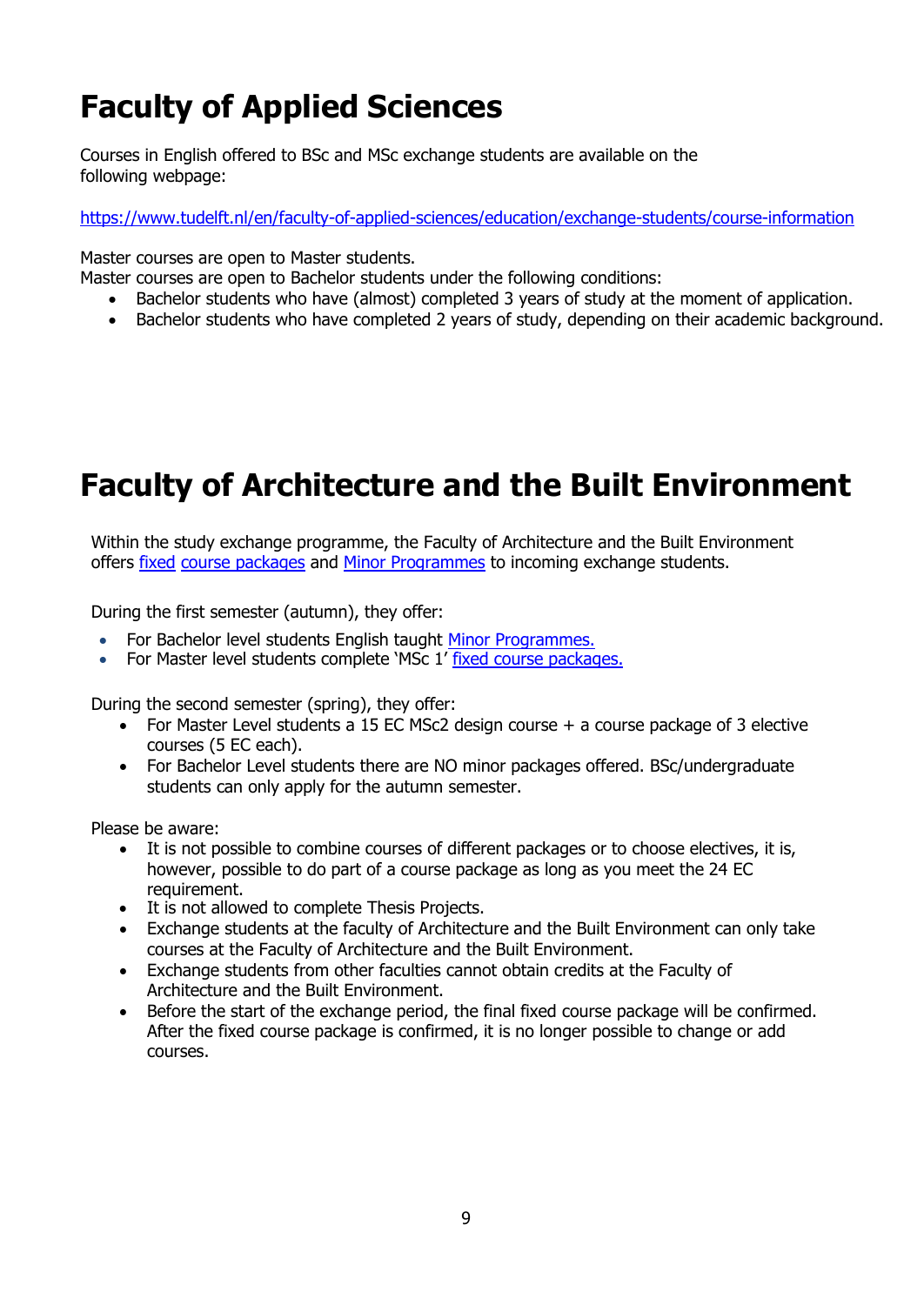# <span id="page-9-0"></span>**Faculty of Civil Engineering and Geosciences**

Note: Students can only apply in Studielink for the Master Civil Engineering and Geosciences or the Master Applied Earth Sciences!

### **Master Programme Redesign**

Due to a Master programme redesign at the Faculty of Civil Engineering and Geosciences, the courses offered to incoming CITG exchange students will be different from the past few years. The available courses and modules listed below will be emailed to all partner institutions, and posted on the website, before the application period starts. Students will still have to meet all entry prerequisites.

Both English taught BSc and MSc courses are available for exchange students. BSc Students can take MSc courses as long as they meet the pre-requisites as stated in the course description of the [TU Delft study guide.](https://studiegids.tudelft.nl/bbDefault.do?SIS_SwitchLang=en)

The Bachelor course descriptions and the second year Master course descriptions for both Civil Engineering and Geosciences and Applied Earth Sciences are to be found in the [TU Delft study guide.](https://studiegids.tudelft.nl/bbDefault.do?SIS_SwitchLang=en)

| <b>Bachelor Head Phase (2nd Year), Specialization Geosciences</b> |                           |            |     |            |
|-------------------------------------------------------------------|---------------------------|------------|-----|------------|
|                                                                   | Course Code   Course Name | Cat.       | EC. | Period (O) |
| CTB2310                                                           | Soil Mechanics            | <b>BSc</b> |     |            |

| <b>Bachelor Head Phase (3rd Year), All specializations</b> |                           |            |     |            |
|------------------------------------------------------------|---------------------------|------------|-----|------------|
|                                                            | Course Code   Course Name | Cat.       | EC. | Period (O) |
| CTB3310                                                    | Surveying & Mapping       | <b>BSc</b> |     |            |

| <b>Bachelor Head Phase (3rd Year), Specialization Structural</b><br><b>Mechanics</b> |                                                               |            |  |  |  |  |
|--------------------------------------------------------------------------------------|---------------------------------------------------------------|------------|--|--|--|--|
|                                                                                      | Period (Q)<br><b>Course Code   Course Name</b><br>EC.<br>Cat. |            |  |  |  |  |
| CTB3330                                                                              | <b>Structural Mechanics 4</b>                                 | <b>BSc</b> |  |  |  |  |
| CTB3335                                                                              | Concrete Structures 2                                         | <b>BSc</b> |  |  |  |  |
| CTB3420                                                                              | Integral Design of Infrastructure                             | <b>BSc</b> |  |  |  |  |

| <b>Bachelor Head Phase (3rd Year), Specialization Hydraulic</b><br><b>Engineering</b> |                               |            |     |            |
|---------------------------------------------------------------------------------------|-------------------------------|------------|-----|------------|
|                                                                                       | Course Code   Course Name     | Cat.       | EC. | Period (Q) |
| <b>CTB3350</b>                                                                        | Open Channel Flow             | <b>BSc</b> |     |            |
| <b>CTB3355</b>                                                                        | <b>Hydraulic Structures 1</b> | <b>BSc</b> |     |            |

| <b>Bachelor Head Phase (3rd Year), Specialization Water</b> |                                                                      |            |  |     |  |  |
|-------------------------------------------------------------|----------------------------------------------------------------------|------------|--|-----|--|--|
|                                                             | <b>Management</b>                                                    |            |  |     |  |  |
|                                                             | Period (Q)<br><b>Course Name</b><br><b>Course Code</b><br>Cat.<br>EC |            |  |     |  |  |
| CTB3360                                                     | Water Control                                                        | <b>BSc</b> |  | 1,3 |  |  |
| CTB3365-16                                                  | Introduction to Water Treatment                                      | <b>BSc</b> |  |     |  |  |
| CTB3415                                                     | Water Management Research                                            | <b>BSc</b> |  | 4   |  |  |

| <b>Bachelor Head Phase (3rd Year), Specialization Geosciences</b> |                                                      |            |     |            |
|-------------------------------------------------------------------|------------------------------------------------------|------------|-----|------------|
| <b>Course Code</b>                                                | <b>Course Name</b>                                   | Cat.       | EC. | Period (Q) |
| <b>CTB3385</b>                                                    | Use of Underground Space                             | <b>BSc</b> |     |            |
| CTB3390                                                           | Mechanics and Flow in Pureus Media                   | <b>BSc</b> |     |            |
| CTB3425-17                                                        | Monitoring and Stability of Dikes and<br>Embankments | <b>BSc</b> |     | 4          |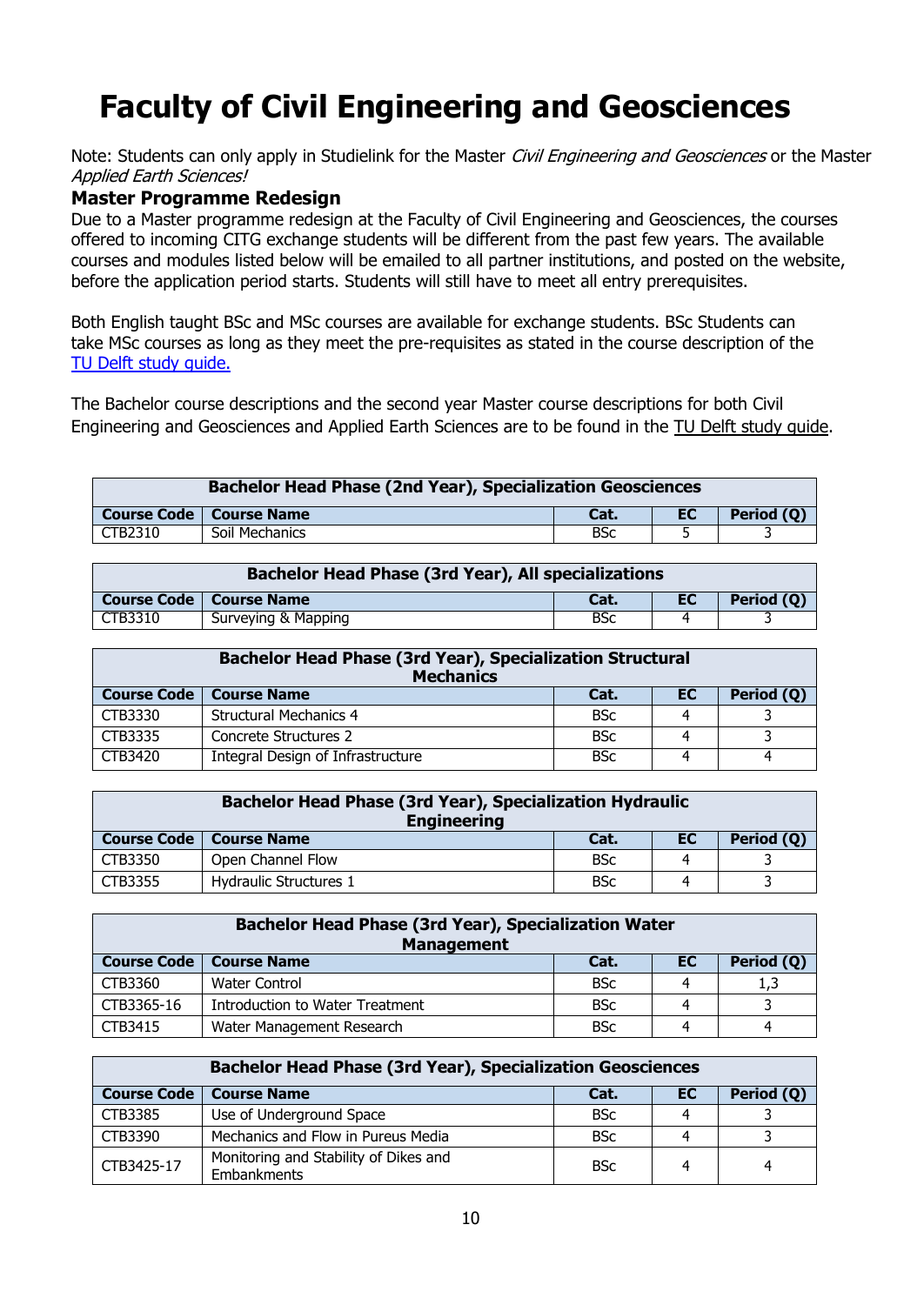| Bachelor Head Phase (3rd Year), Specialization Transport &<br><b>Planning</b> |                                                 |            |     |            |  |  |
|-------------------------------------------------------------------------------|-------------------------------------------------|------------|-----|------------|--|--|
| <b>Course Code</b>                                                            | Period (Q)<br><b>Course Name</b><br>EC.<br>Cat. |            |     |            |  |  |
| CTB3370-18                                                                    | Geometrical Design of Roads and Railways        | <b>BSc</b> |     |            |  |  |
|                                                                               | <b>Optional Courses, all specialization</b>     |            |     |            |  |  |
| <b>Course Code</b>                                                            | <b>Course Name</b>                              | Cat.       | EC. | Period (Q) |  |  |
| CTB3311                                                                       | Climate Impacts and Engineering                 | MSc        |     | 4          |  |  |

| Master core modules (1 <sup>st</sup> Year) Civil Engineering* |                                               |            |     |                      |
|---------------------------------------------------------------|-----------------------------------------------|------------|-----|----------------------|
| <b>Module</b><br>Code                                         | <b>Module Name</b>                            | Cat.       | EC. | <b>Period</b><br>(Q) |
| <b>CEGM1000</b>                                               | Modelling, Uncertainty and Data for Engineers | <b>MSc</b> | 12  | 1, 2                 |
| CIEM0000                                                      | Mechanics and Interdisciplinary Perspectives  | <b>MSc</b> |     |                      |

### **\*The first year module descriptions of the Master Civil Engineering are to be found [here](Civil%20Engineering%20and%20Geosciences%20Master%20Module%20descriptions%20(1st%20Year).pdf)** You can also read the **brochure** for more detailed information on the modules.

|                              | <b>Master courses (2nd Year) Civil Engineering</b>                               |            |                |                      |
|------------------------------|----------------------------------------------------------------------------------|------------|----------------|----------------------|
| <b>Course</b><br><b>Code</b> | <b>Course Name</b>                                                               | Cat.       | EC             | <b>Period</b><br>(Q) |
| CIE4110                      | Timber Structures and Wood Technology                                            | <b>MSc</b> | 4              | 1.                   |
| CIE4115                      | <b>Steel Structures 2</b>                                                        | <b>MSc</b> | $\overline{4}$ | $\mathbf{1}$         |
| CIE4240-19                   | Forensic Structural Engineering                                                  | <b>MSc</b> | 3              | $\mathbf{1}$         |
| CIE4320                      | Vibration-based Monitoring and Identification                                    | <b>MSc</b> | $\overline{4}$ | $\mathbf{1}$         |
| CIE4381                      | <b>Engineering Asset Management</b>                                              | <b>MSc</b> | $\overline{4}$ | $\mathbf{1}$         |
| CIE4615                      | Remote Sensing and Big Data                                                      | <b>MSc</b> | 5              | $\mathbf{1}$         |
| CIE4625                      | <b>Climate Modelling</b>                                                         | <b>MSc</b> | 5              | $\mathbf{1}$         |
| CIE4811-18                   | Planning and operations of public transport<br>systems                           | <b>MSc</b> | $\overline{6}$ | $\mathbf{1}$         |
| CIE5128                      | Computational Methods in Non-linear Solic<br>Mechanics                           | <b>MSc</b> | $\overline{3}$ | $\mathbf{1}$         |
| CIE5148                      | Computational Modelling of Structures                                            | <b>MSc</b> | $\overline{4}$ | 1                    |
| CIE5701                      | Form Field Observations to Modeling                                              | <b>MSc</b> | $\overline{5}$ | $\mathbf{1}$         |
| CIE5702                      | Conceptual Process Design                                                        | <b>MSc</b> | $\overline{5}$ | $\mathbf{1}$         |
| CIE5703                      | Urban Climate & Hydrology                                                        | <b>MSc</b> | $\overline{5}$ | $\mathbf{1}$         |
| CIE5704                      | <b>Water Treatment Research</b>                                                  | <b>MSc</b> | 5              | 1                    |
| <b>CIE5850</b>               | Production, Construction and Maintenance of<br><b>Asphalt Concrete Pavements</b> | <b>MSc</b> | $\overline{3}$ | 1                    |
| CIE5874                      | Life-Cycle Performance by Design of Railway<br>Assets                            | <b>MSc</b> | 4              | 1                    |
| CIE5875                      | Railway Asset Management                                                         | <b>MSc</b> | 4              | $\mathbf{1}$         |
| CIE5981                      | Forms of Collaboration in Civil Engineering                                      | <b>MSc</b> | $\overline{4}$ | $\mathbf{1}$         |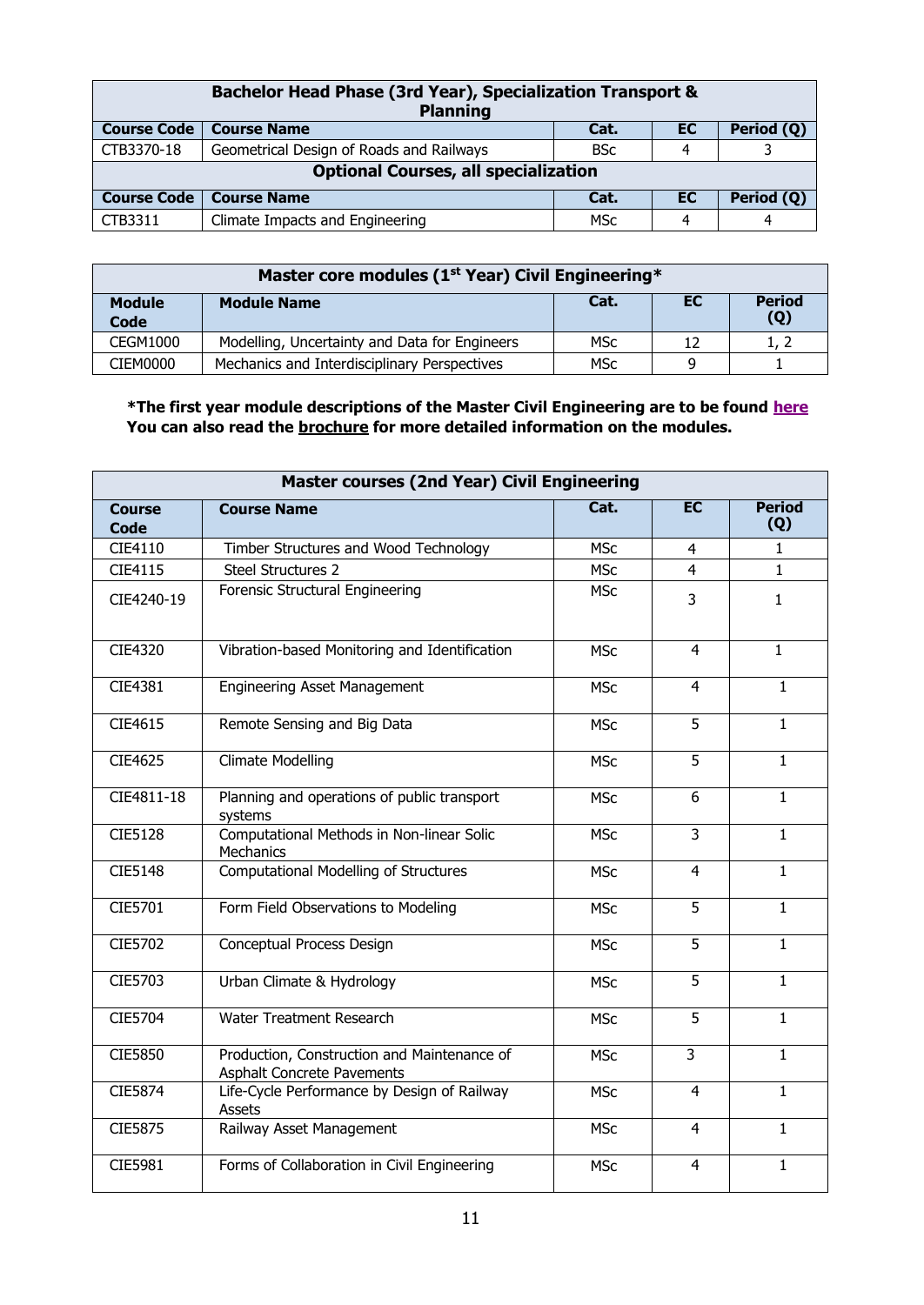| CIE7501  | From Field Observations to Modelling        | MSc        |  |
|----------|---------------------------------------------|------------|--|
| AESM1023 | Computer-Aided Mine Design and Optimization | MSc        |  |
| CIE5500  | Water Law and Organisation                  | <b>MSc</b> |  |
| CIE5741  | <b>Trenchless Technologies</b>              | <b>MSc</b> |  |

|                       | Master core modules (1 <sup>st</sup> Year) Applied Earth Sciences** |                 |     |                      |  |
|-----------------------|---------------------------------------------------------------------|-----------------|-----|----------------------|--|
| <b>Module</b><br>Code | <b>Module Name</b>                                                  | Cat.            | EC. | <b>Period</b><br>(Q) |  |
| AESM1001              | Earth System, Natural Resources and Climate                         | <b>MSc</b>      |     |                      |  |
| AESM1002              | Dynamics of Solids and Fluids                                       | M <sub>SC</sub> | 5,5 | 1,2                  |  |
| AESM2001              | Physical principes of Earth System Observations                     | MSc             | 5,5 |                      |  |

**\*\*The first year module descriptions of the Master Applied Earth Sciences are to be found [here](Applied%20Earth%20Sciences%20Master%20Module%20descriptions%20(1st%20Year).pdf) You can find the brochure for the first year of AES [here](https://d2k0ddhflgrk1i.cloudfront.net/TUDelft/Onderwijs/Opleidingen/Master/MSc_Applied_Earth_Sciences/Module%20descriptions%20for%20future%20AES%20students%2020211130.pdf) for more detailed information on the modules.**

| <b>Master courses (2nd Year) Applied Earth Sciences</b> |                                             |            |           |                      |  |
|---------------------------------------------------------|---------------------------------------------|------------|-----------|----------------------|--|
| <b>Course</b><br>Code                                   | <b>Course Name</b>                          | Cat.       | <b>EC</b> | <b>Period</b><br>(Q) |  |
| AESM1024                                                | Legal, Health and Safety                    | <b>MSc</b> |           |                      |  |
| AESM1025                                                | Data Analysis                               | <b>MSc</b> |           |                      |  |
| AESM2300-1                                              | <b>Investment Scenarios</b>                 | <b>MSc</b> |           |                      |  |
| AESM21023                                               | Computer-aided Mine Design and Optimization | <b>MSc</b> | 5         |                      |  |

**Faculty specific requirements & restrictions can be found** [here](https://www.tudelft.nl/en/education/admission-and-application/exchange-students/requirements/course-selection-restrictions#c430534)**.**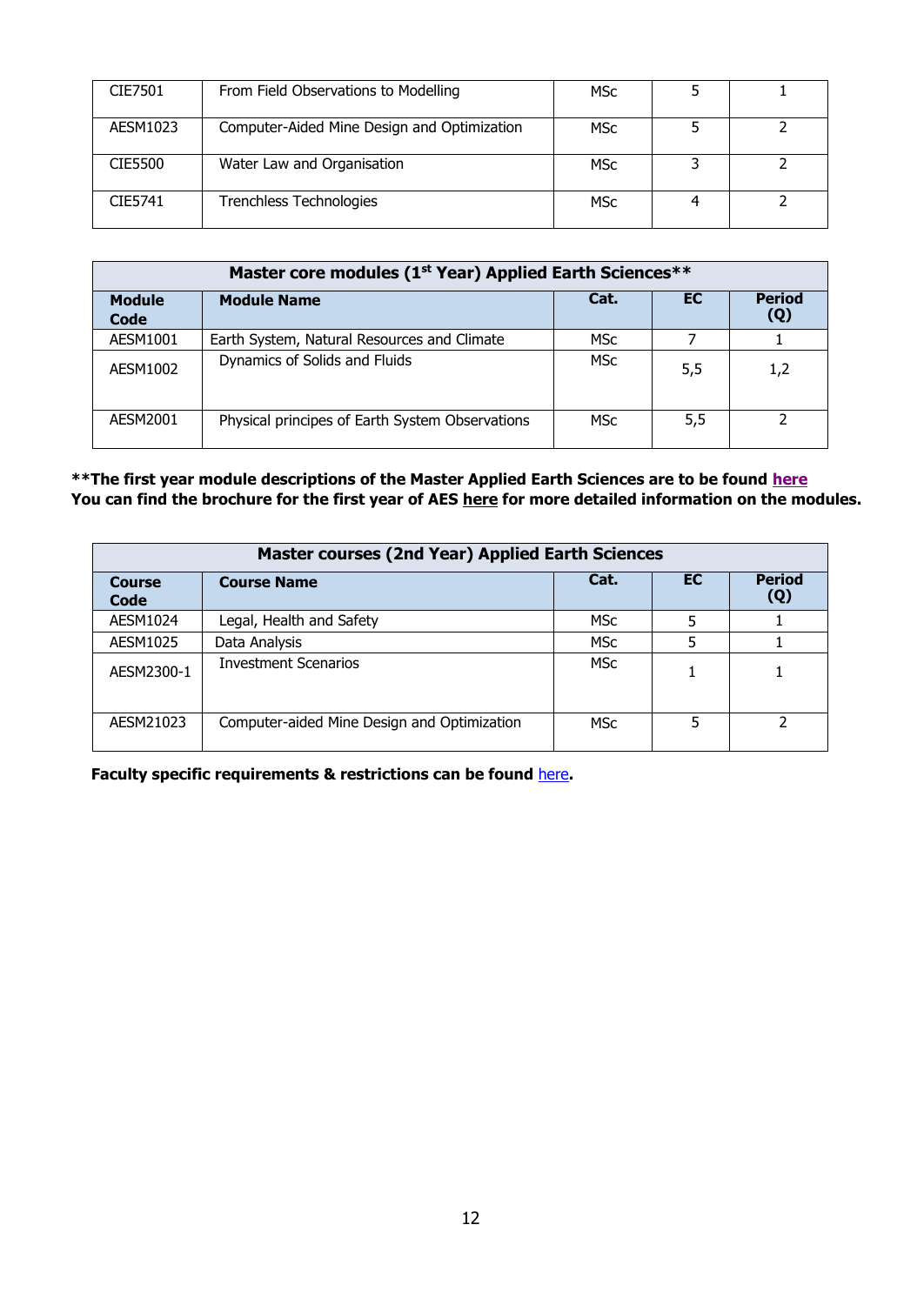## <span id="page-12-0"></span>**Faculty of Electrical Engineering, Mathematics and Computer Sciences (EEMCS)**

#### **BSc: Listed below are all English taught BSc courses at EEMCS available to exchange students. BSc courses not listed on this list are not available!**

All students who come to TU Delft during their BSc level or are in the first 3 years of their academic career, can only follow BSc courses.

You can either choose courses from the regular curriculum or follow a complete minor mentioned below. A minor is a well-rounded package of courses on one main topic. Individual courses from a minor cannot be followed separately unless they are mentioned in the normal subject list. Exchange students can only enroll for one of the minors below through the international office of EEMCS.

#### **MSc: You can follow MSc courses, if you are a MSc student or at least in the 4th year of your curriculum. All MSc courses at TU Delft are offered in English.**

You can find an overview of all MSc courses in the course catalog. Almost all MSc courses are open to exchange students. If there is a limit to the number of students who can follow the course this is indicated in the course catalogue. You are responsible for checking if you have the pre-required knowledge for the course. Courses in the course catalogue that are taught at different universities are not open to exchange students.

### **BSc Minors available for exchange students**

**Minor Electronics for Robotics (Electrical Engineering)** 

[https://www.tudelft.nl/en/eemcs/study/minors/electronics-for-robotics/](http://www.tudelft.nl/en/eemcs/study/minors/electronics-for-robotics/)

**Minor Electrical Sustainable Energy Systems**

[https://www.tudelft.nl/en/eemcs/study/minors/electrical-sustainable-energy-systems/](http://www.tudelft.nl/en/eemcs/study/minors/electrical-sustainable-energy-systems/)

**Minor Finance** 

<https://www.tudelft.nl/en/eemcs/study/minors/finance/>

**Minor Physics for Electronics**

<https://www.tudelft.nl/en/eemcs/study/minors/physics-for-electronics/>

**Minor Computational Science and Engineering (Applied Mathematics)**

[https://www.tudelft.nl/en/eemcs/study/minors/computational-science-and-engineeri](http://www.tudelft.nl/en/eemcs/study/minors/computational-science-and-engineering/)[ng/](http://www.tudelft.nl/en/eemcs/study/minors/computational-science-and-engineering/)

#### **Bachelor courses available for BSc students**

| <b>BSc Applied Mathematics</b> |                                              |            |    |            |  |
|--------------------------------|----------------------------------------------|------------|----|------------|--|
| <b>Course Code</b>             | <b>Course Name</b>                           | Cat.       | EC | Period (Q) |  |
|                                | Applied Mathematics: 1st year                |            |    |            |  |
| AM1010                         | <b>Mathematical Structures</b>               | <b>BSc</b> | 6  | 1.2        |  |
| AM1050-A                       | Modelling-A                                  | <b>BSc</b> | 5  | 3          |  |
| AM1050-B                       | Modelling-B                                  | <b>BSc</b> | 5  | 4          |  |
|                                | Applied Mathematics: 2nd year                |            |    |            |  |
| AM2020                         | Optimization                                 | <b>BSc</b> | 6  | 2          |  |
| AM2050-A                       | Modelling 2A                                 | <b>BSc</b> | 3  | 3          |  |
| AM2050-B                       | Modelling 2B                                 | <b>BSc</b> | 3  | 4          |  |
| AM2080                         | Introduction to Statistics                   | <b>BSc</b> | 6  |            |  |
| AM2510                         | Decision Theory                              | <b>BSc</b> | 6  | 3          |  |
| AM2520-P                       | Philosophy of Mathematics                    | <b>BSc</b> | 6  | 1,2        |  |
| AM2520-H                       | <b>History of Mathematics</b>                | <b>BSc</b> | 6  | 3          |  |
| AM2530                         | <b>Systems Theory</b>                        | <b>BSc</b> | 6  | 3          |  |
| AM2550                         | <b>Advanced Statistics</b>                   | <b>BSc</b> | 6  | 3          |  |
| AM2560                         | Applied Mathematics: Codes and Cryptosystems | <b>BSc</b> | 6  | 3          |  |
| AM2570                         | <b>Markov Processes</b>                      | <b>BSc</b> | 6  | 3          |  |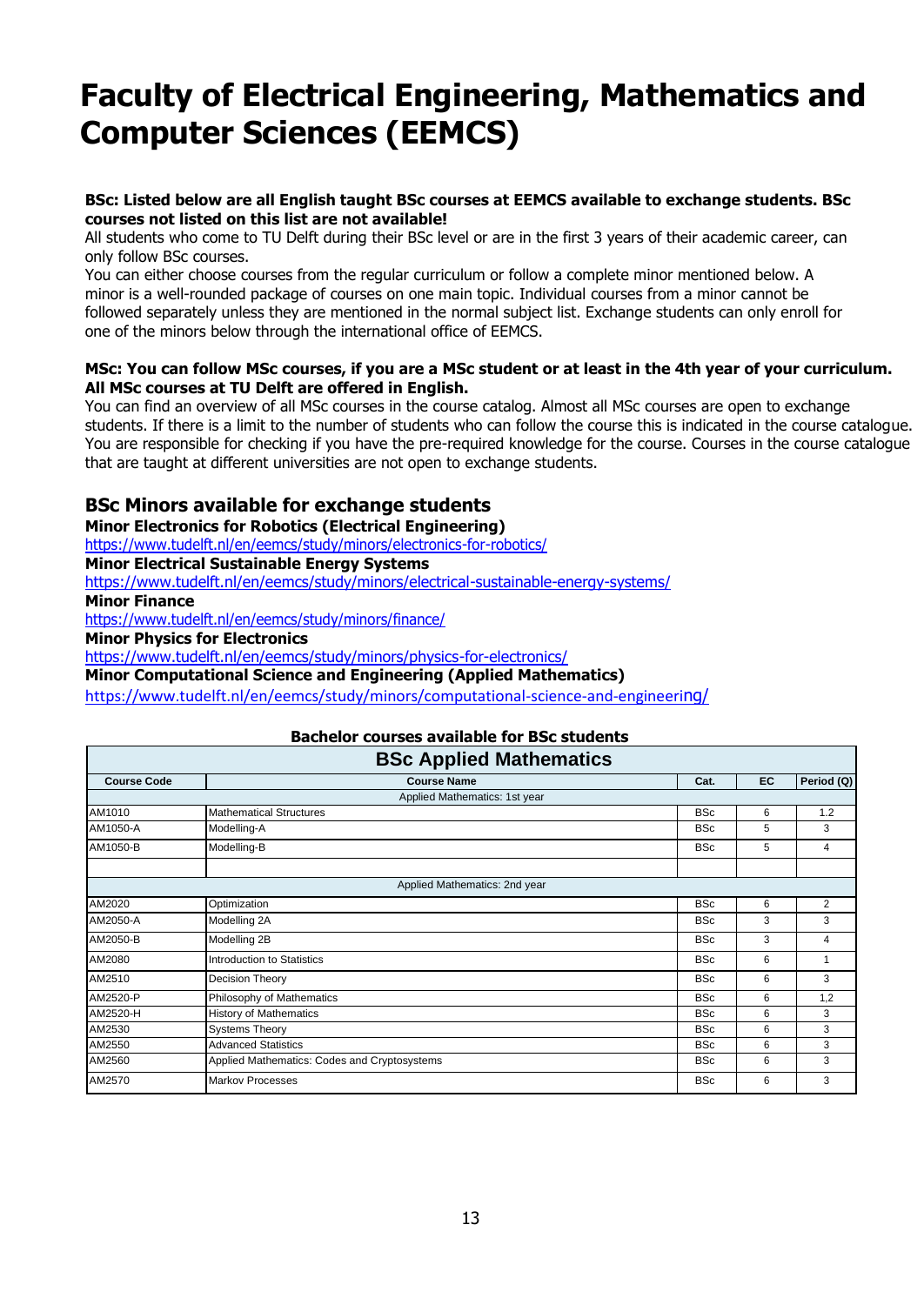|        | Applied Mathematics: 3rd year       |  |            |   |     |
|--------|-------------------------------------|--|------------|---|-----|
| AM3500 | <b>Mathematics Seminar</b>          |  | <b>BSc</b> | 6 | 1,2 |
| AM3510 | <b>Mathematical Physical Models</b> |  | <b>BSc</b> | 6 | 3   |
| AM3520 | Logic                               |  | <b>BSc</b> | 6 | 1,2 |
| AM3530 | Numerical Methods 2                 |  | <b>BSc</b> | 6 |     |
| AM3550 | <b>Graph Theory</b>                 |  | <b>BSc</b> | 6 | 3   |
| AM3560 | <b>Advanced Probability</b>         |  | <b>BSc</b> | 6 |     |
| AM3570 | <b>Fourier Analysis</b>             |  | <b>BSc</b> | 6 | 1,2 |
| AM3580 | <b>Differential Geometry</b>        |  | <b>BSc</b> | 6 | 3   |
| AM3590 | Topology                            |  | <b>BSc</b> | 6 | 1,2 |

|                    | <b>BSc Computer Science -</b>                                                                                                                                                           |            |     |            |  |  |
|--------------------|-----------------------------------------------------------------------------------------------------------------------------------------------------------------------------------------|------------|-----|------------|--|--|
|                    | Only available to BSc Computer Science Students coming to EEMCS                                                                                                                         |            |     |            |  |  |
| <b>Course Code</b> | <b>Course Name</b>                                                                                                                                                                      | Cat.       | EC. | Period (Q) |  |  |
|                    | Computer science: 2nd year                                                                                                                                                              |            |     |            |  |  |
| CSE2510            | Machine Learning                                                                                                                                                                        | <b>BSc</b> | 5   |            |  |  |
| CSE2215            | <b>Computer Graphics</b>                                                                                                                                                                | <b>BSc</b> | 5   |            |  |  |
| CSE2520            | <b>Big Data Processing</b>                                                                                                                                                              | <b>BSc</b> | 5   |            |  |  |
| CSE2310            | Algorithm Design                                                                                                                                                                        | <b>BSc</b> | 5   | 2          |  |  |
| <b>CSE2525</b>     | Data Mining                                                                                                                                                                             | <b>BSc</b> | 5   | 2          |  |  |
| CSE2120            | Concepts of Programming Languages                                                                                                                                                       | <b>BSc</b> | 5   | 3          |  |  |
| CSE2315            | Automata, Languages and Computability                                                                                                                                                   | <b>BSc</b> | 5   | 3          |  |  |
| CSE2530            | Computational Intelligence                                                                                                                                                              | <b>BSc</b> | 5   | 3          |  |  |
| CSE3xxxx           | Electives of the third year, several. As they are subject to change, please check the available 5 EC<br>courses in the study guide (link below). The research project is not available! | <b>BSc</b> | 5   |            |  |  |

### CSE3 XXX: [https://studiegids.tudelft.nl/a101\\_displayProgram.do?program\\_tree\\_id=25124](https://studiegids.tudelft.nl/a101_displayProgram.do?program_tree_id=25124)

| <b>BSc Electrical Engineering</b> |                                              |            |    |                |  |
|-----------------------------------|----------------------------------------------|------------|----|----------------|--|
| <b>Course Code</b>                | <b>Course Name</b>                           | Cat.       | EC | Period (Q)     |  |
|                                   | Electrical engineering: 2nd year             |            |    |                |  |
| <b>EE2M11</b>                     | <b>Complex Analysis</b>                      | <b>BSc</b> | 5  |                |  |
| <b>EE2E11</b>                     | <b>Electrical Energy Conversion</b>          | <b>BSc</b> | 5  |                |  |
| <b>EE2C11</b>                     | <b>Integrated Circuits</b>                   | <b>BSc</b> | 5  |                |  |
| <b>EE2M21</b>                     | Linear Algebra and Differential Equations    | <b>BSc</b> | 5  | $\overline{2}$ |  |
| <b>EE2S11</b>                     | Signals and Systems                          | <b>BSc</b> | 5  | 2              |  |
| <b>EE2S21</b>                     | Systems and Control                          | <b>BSc</b> | 5  | 3              |  |
| EE2T11-BP                         | Telecommunications A voor Bridging Programme | <b>BSc</b> | 3  | 3              |  |
| <b>EE2E21</b>                     | Sustainable Energy Supply                    | <b>BSc</b> | 5  | 3              |  |
| <b>EE2S31</b>                     | Signal Processing                            | <b>BSc</b> | 5  | 4              |  |
| <b>EE2T21</b>                     | Telecommunications B                         | <b>BSc</b> | 5  | 4              |  |
| Electrical Engineering: 3rd year  |                                              |            |    |                |  |
| EE3P11                            | Electromagnetics                             | <b>BSc</b> | 5  | 3              |  |
| EE3D11                            | Computer Architecture and Organisation       | <b>BSc</b> | 5  | 3              |  |
| EE3C11                            | Electronics                                  | <b>BSc</b> | 5  | 3              |  |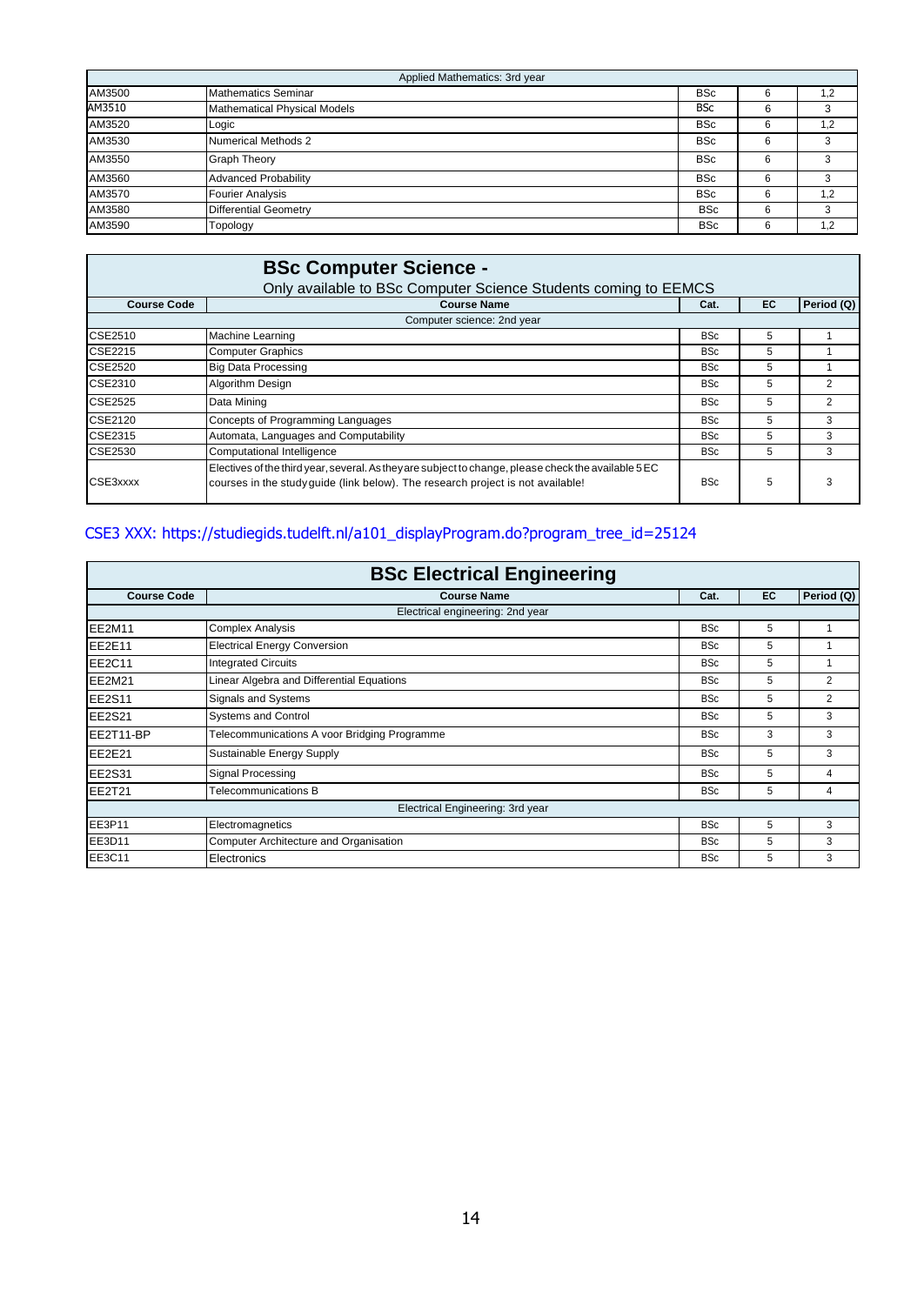# <span id="page-14-0"></span>**Faculty of Industrial Design Engineering**

The Faculty of **Industrial Design Engineering** offers fixed course packages. During the application students can indicate their first, second and third choice. Information is available [here.](https://www.tudelft.nl/io/studeren/incoming-exchange-students/course-information/)

#### **Bachelor courses Faculty of Industrial Design Engineering**

(only available for exchange students enrolled at the faculty of Industrial Design Engineering)

During the first semester (Fall):

• For Bachelor exchange students English taught [Minor Programmes.](https://www.tudelft.nl/en/ide/education/minors)

During the second semester (Spring):

• For Bachelor exchange students in Spring there are many English electives available. Courses that are offered can be found [here.](https://www.tudelft.nl/io/studeren/incoming-exchange-students/course-information/) After students are admitted a list of possible courses with time slots will be sent, so that students can make their final choice.

#### **Master exchange course packages**

Students who have finished their bachelor or have finished at least 3 years of bachelor's education on the moment of application can apply for fixed course packages. See the *information* on the website. During the application students can indicate their first, second and third choice.

#### **IMPORTANT**

- Since we cannot quarantee enrolment in your first choice, it is obligatory to select a different second choice and a third choice.
- In case you apply for two semesters you only have to choose a package for the first semester.
- It is not possible to combine courses of different packages or to choose electives, it is, however, possible to do part of a course package as long as you meet the 24 EC requirement.
- It is not allowed to complete Thesis Projects.
- Exchange students from other faculties cannot obtain credits at the Faculty of Industrial Design Engineering.
- Before the start of the exchange period, the final fixed course package will be confirmed. After the fixed course package is confirmed, it is no longer possible to change or add courses and the place in the course package is guaranteed.
- In exceptional cases, courses (not more than 30%) can be taken at other faculties.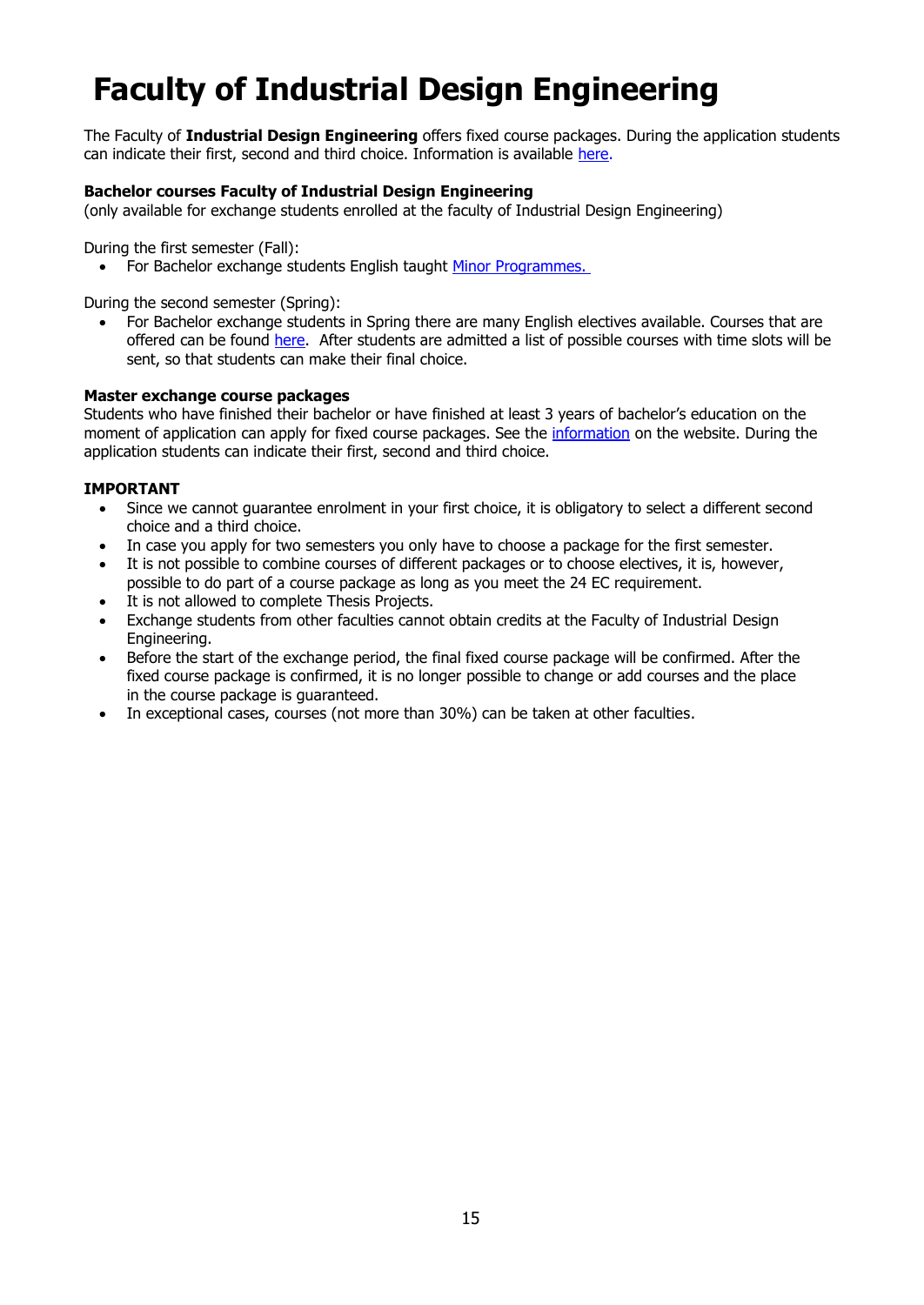# <span id="page-15-0"></span>**Faculty of Mechanical, Maritime and Materials Engineering**

### **English taught courses available for exchange students**

At the faculty of Mechanical, Maritime and Materials Engineering (3mE) we do **not** offer English taught BSc subjects for exchange students. Exchange students (also BSc) can follow any MSc courses from our faculty if you have the pre-required background knowledge. In addition, exchange students can take up to 49% of the courses at other faculties within TU Delft at BSc and or MSc level if offered in English and upon availability for exchange students

#### **BSc students**

You can follow MSc courses at our faculty as long as you have the pre-required knowledge. In addition, exchange students can take up to 49% of the courses at other faculties at BSc and or MSc level if offered in English and upon availability for exchange students.

#### **Minor**

BSc students who are nominated through faculty 3mE are not allowed to take a fixed minor at the faculty of 3mE or any other faculty at TU Delft.

#### **MSc**

You can follow MSc courses at our faculty as long as you have the pre-required knowledge. In addition, exchange students can take up to 49% of the courses at other faculties at BSc and or MSc level if offered in English and upon availability for exchange students.

#### **General information**

Please keep in mind that availability may change at the last moment, so we ask students to flexible in the subject choices. In addition, the schedule will be known just before the start of the semester so this might mean that subjects and or exams will be at the same time so you may need to change at the last moment. Exchange students can enroll in any MSc course within the faculty even if they are electives offered at other faculties within TU Delft. Students can choose from any master from 3mE and are not limited within one master track.

### **Project**

The option of taking a project is very limited at the faculty of Mechanical, Maritime and Materials Engineering. In case students want to do a project they have to contact the department themselves to make the arrangements before they arrive for the exchange and inform the International Office 3mE of the agreed work plan. Students interested in doing a project/thesis work need to be aware that the maximum workload (ECTS) cannot exceed half of the total ECTS. We only allow students to do a project if they stay a whole study year, students who stay one semester are not allowed to do a project. The main purpose of exchange is always following subjects. In case students only want to do a project or thesis then they cannot be admitted as exchange student but as unpaid guest researcher (internship student). In this case they will not receive a grade for the project work and cannot follow any subjects.

For further questions and help with finding the best subjects for your case please email our international office: [internationaloffice-3me@tudelft.nl](mailto:internationaloffice-3me@tudelft.nl)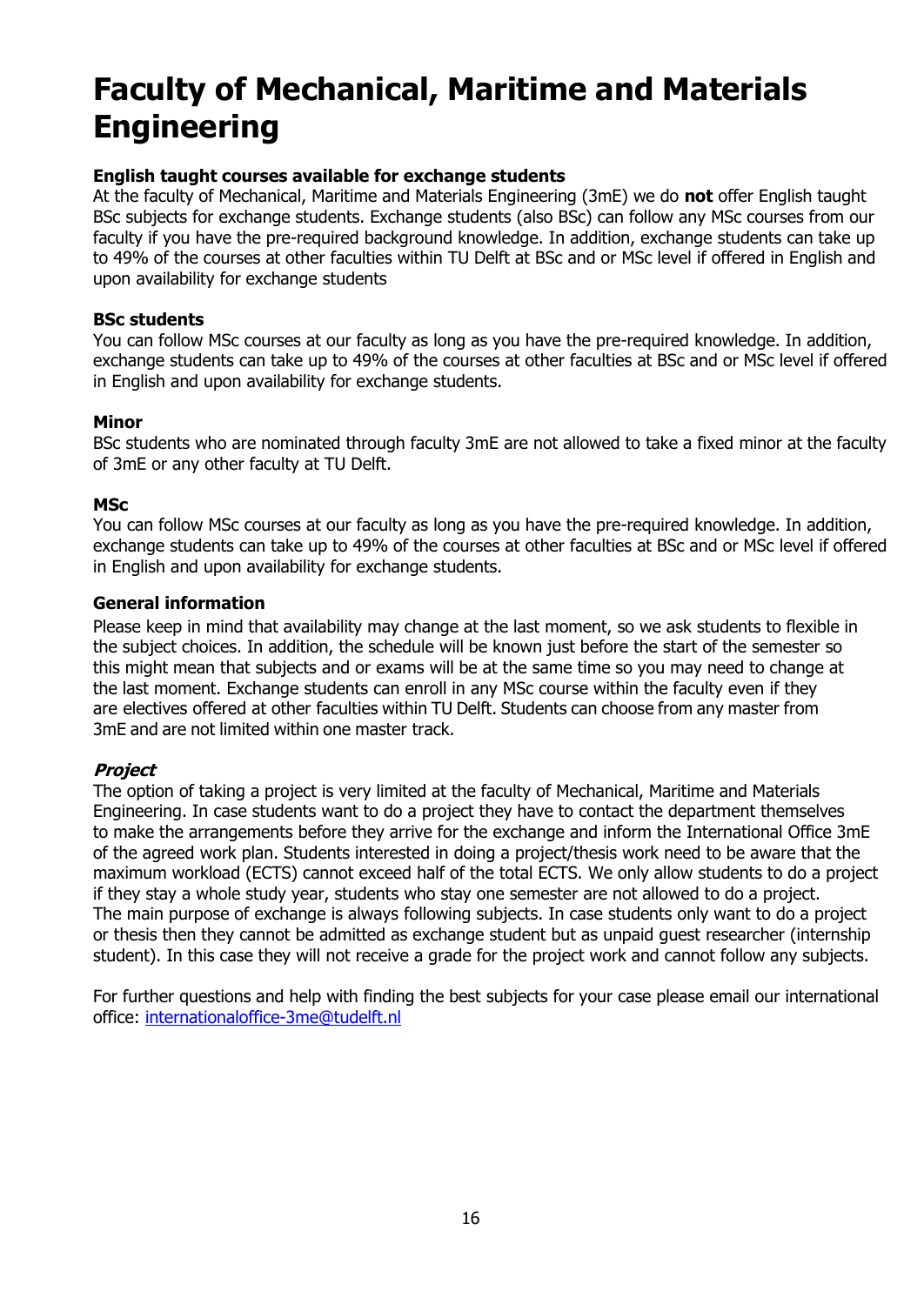# <span id="page-16-0"></span>**Faculty of Technology, Policy and Management**

The Faculty of Technology, Policy and Management accepts students following courses. The Faculty TPM does not facilitate any (research) projects; these are only allowed if specifically agreed upon in the bilateral agreement.

The first year of the MSc Engineering & Policy Analysis (EPA) is taught at Campus The Hague, located at the city centre. The second year of EPA will partly take place in The Hague, partly in Delft.

All first-year Master courses of the MSc Management of Technology (MOT) have a limited capacity and are only available to exchange students from the faculty TPM.

For all courses in the MSc Industrial Ecology (IE) a separate admission is required from the IE programme coordinator. Only Master level students can apply. Courses in IE take place either in Leiden or in Delft.

#### **BSc**

BSc students can take MSc courses as long as they meet the pre-requisites as stated in the course description of the [TU Delft study guide.](https://studiegids.tudelft.nl/)

#### **MSc**

At TPM all Master courses are given in English. You can follow MSc courses at our faculty as long as you have the pre-required knowledge.

#### **Minor**

Exchange students are not allowed to take separate minor courses, unless approved by the coordinator or module manager.

We offer 3 minors in Q1 and Q2 that can be chosen by exchange students.

- Med-Tech Based Entrepreneurship
- [Companies and innovation: economical, ethical, juridical and safety perspectives](https://www.tudelft.nl/tbm/onderwijs/minoren/companies-and-innovation)
- [Security, Safety and Justice \(LDE minor\)](https://www.tudelft.nl/tbm/onderwijs/minoren/security-safety-justice-ld)

If you are interested in taking one of those minors, please contact [internationaloffice](mailto:internationaloffice-%20tbm@tudelft.nl)[tbm@tudelft.nl](mailto:internationaloffice-%20tbm@tudelft.nl)

| <b>Bachelor level courses</b> |                                                                |                      |                |                                                      |
|-------------------------------|----------------------------------------------------------------|----------------------|----------------|------------------------------------------------------|
| Course<br>code                | <b>Course title</b>                                            | <b>Period</b><br>(Q) | <b>Credits</b> | Prerequisites/<br><b>Expected prior</b><br>knowledge |
|                               | 1st year                                                       |                      |                |                                                      |
| TB133D                        | Introduction to Programming with Python                        | 3                    | 5              | ٠                                                    |
| <b>TB141IC</b>                | ICT System Engineering and Rapid Prototyping                   | 3                    | 5              |                                                      |
| TB141TB                       | <b>Transport System Analysis</b>                               | 3                    | 5              |                                                      |
|                               | 2nd year                                                       |                      |                |                                                      |
| TB241IA                       | I and C-System Analysis                                        | 1                    | 5              | ٠                                                    |
| TB241TB                       | Logistics 2                                                    | 1                    | 5.             | see studyguide                                       |
| TB243IA                       | Interconnected World                                           | 4                    | 5.             | see studyguide                                       |
|                               | 3rd year                                                       |                      |                |                                                      |
| <b>TB341IC</b>                | <b>Land C Risk and Control</b>                                 | 3                    | 5.             | see studyguide                                       |
| TB341TB                       | <b>Quantitative Models for Transport</b>                       | 3                    | 5              | see studyguide                                       |
| TBM007A                       | Critical Thinking in Engineering                               | 4                    | 3              |                                                      |
| TBM024A                       | Introduction to Energy Systems                                 | 1                    | 5              |                                                      |
| TBM610A                       | Process Management and Decision-making in Project Environments | 2                    | 5              |                                                      |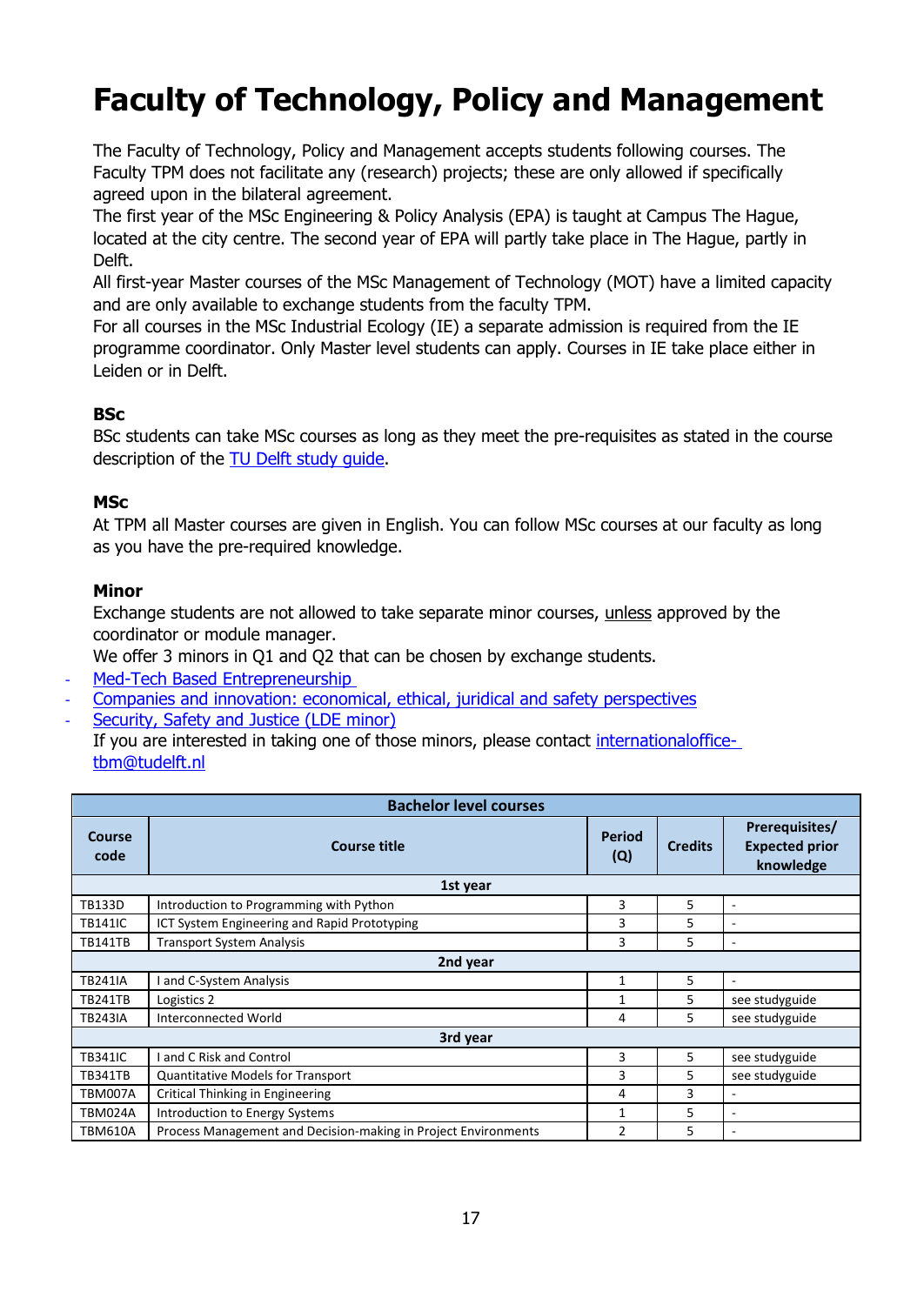| <b>MSc Engineering and Policy Analysis (EPA)</b>                                                                                        |                                                       |                      |                |                                                                                                                                |  |  |
|-----------------------------------------------------------------------------------------------------------------------------------------|-------------------------------------------------------|----------------------|----------------|--------------------------------------------------------------------------------------------------------------------------------|--|--|
| The first year of the EPA programme is taught at Campus The Hague, in the city centre. The second year of EPA will partly take place in |                                                       |                      |                |                                                                                                                                |  |  |
| Delft, partly in The Hague                                                                                                              |                                                       |                      |                |                                                                                                                                |  |  |
| Course<br>code                                                                                                                          | <b>Course title</b>                                   | <b>Period</b><br>(Q) | <b>Credits</b> | Prerequisites/Expected prior knowledge                                                                                         |  |  |
| EPA1102                                                                                                                                 | Understanding International Grand Challenges          | 1                    | 5.             | $\overline{a}$                                                                                                                 |  |  |
| EPA1124                                                                                                                                 | Policy Analysis of Multi-actor Systems                | 1                    | 5              | $\overline{\phantom{a}}$                                                                                                       |  |  |
| EPA1133                                                                                                                                 | Ethics and Impacts of Global Interventions            | 4                    | 5              | ٠                                                                                                                              |  |  |
| EPA1144                                                                                                                                 | <b>Actor and Strategy Models</b>                      | 2                    | 5              | ٠                                                                                                                              |  |  |
| EPA1223                                                                                                                                 | Macro-economics for Policy Analysis                   | 4                    | 5              |                                                                                                                                |  |  |
| EPA1316                                                                                                                                 | Introduction to Data Science                          | 1                    | 5              | see study guide                                                                                                                |  |  |
| EPA1324                                                                                                                                 | Introduction to TPM Modelling                         | 2                    | 5.             | see study guide                                                                                                                |  |  |
| EPA1341                                                                                                                                 | <b>Advanced System Dynamics</b>                       | 3                    | 5              | see study guide                                                                                                                |  |  |
| EPA1352                                                                                                                                 | <b>Advanced Simulation</b>                            | 3                    | 5              | see study guide                                                                                                                |  |  |
| EPA1361                                                                                                                                 | Model-based Decision-making                           | 4                    | 5              | see study guide                                                                                                                |  |  |
| EPA1424                                                                                                                                 | <b>Political Decision-making</b>                      | 3                    | 5              | Limited participation, Bachelor students are<br>excluded from participation                                                    |  |  |
| EPA1434                                                                                                                                 | <b>Intercultural Relations and Project Management</b> | $\mathcal{P}$        | 5.             | This course is for EPA students only. Elective<br>students should ask for permission to participate<br>with the module manager |  |  |
| EPA1333                                                                                                                                 | <b>Computer Engineering for Scientific Computing</b>  | 1                    | 5.             |                                                                                                                                |  |  |
| EPA2112                                                                                                                                 | Societal Challenge Project                            | $\mathbf{1}$         | 5              | max 25 students                                                                                                                |  |  |

| <b>MSc Complex Systems Engineering and Management (CoSEM)</b> |                                                                               |                      |                |                                                                                                                                                                 |  |  |
|---------------------------------------------------------------|-------------------------------------------------------------------------------|----------------------|----------------|-----------------------------------------------------------------------------------------------------------------------------------------------------------------|--|--|
| <b>Course</b><br>code                                         | <b>Course title</b>                                                           | <b>Period</b><br>(Q) | <b>Credits</b> | Prerequisites/Expected prior knowledge                                                                                                                          |  |  |
| <b>SEN111A</b>                                                | Introduction to Design in Complex Systems                                     | 1                    | $\overline{2}$ | This course is open only to students who have<br>been admitted to the CoSEM programme before<br>the start of the course.                                        |  |  |
| SEN1121                                                       | <b>Complex Systems Engineering</b>                                            | $\mathbf{1}$         | 5              |                                                                                                                                                                 |  |  |
| SEN1131                                                       | Institutional Economics for Designing in Socio-<br>technical Systems          | $\mathbf{1}$         | 3              |                                                                                                                                                                 |  |  |
| SEN1141                                                       | Managing Multi-actor Decision-making                                          | $\overline{2}$       | 5              | $\sim$                                                                                                                                                          |  |  |
| <b>SEN115A</b>                                                | Law & Institutions                                                            | 3                    | 5              |                                                                                                                                                                 |  |  |
| SEN1161                                                       | Design Project                                                                | 4                    | 5              | SEN1121, SEN1131 en SEN1141 or similar                                                                                                                          |  |  |
| <b>SEN131B</b>                                                | <b>CoSEM Research Challenges</b>                                              | 4                    | 5              | International visiting students are welcome to<br>join, please contact the module manager to<br>discuss the match between your interests and<br>the course.     |  |  |
| SEN1211                                                       | <b>Agent-based Modelling</b>                                                  | $\overline{2}$       | 5              |                                                                                                                                                                 |  |  |
| SEN1221                                                       | Statistical Analysis of Choice Behaviour                                      | $\overline{2}$       | 5              | see studyguide                                                                                                                                                  |  |  |
| SEN1231                                                       | Mixed Research Methods for Multi-actor<br>Systems                             | 3                    | 5              | see study guide                                                                                                                                                 |  |  |
| <b>SEN124A</b>                                                | Design in Networked Systems                                                   | 3                    | 5              | see study guide                                                                                                                                                 |  |  |
| SEN1511                                                       | Engineering Optimization and Integrating<br>Renewables in Electricity Markets | $\mathbf{1}$         | 5              | see studyguide                                                                                                                                                  |  |  |
| <b>SEN1522</b>                                                | Electricity and Gas: Market Design and Policy<br><b>Issues</b>                | $\overline{2}$       | 5              | see studyguide                                                                                                                                                  |  |  |
| SEN1531                                                       | Design of Integrated Energy Systems                                           | 3                    | 5              | see study guide                                                                                                                                                 |  |  |
| SEN1541                                                       | Sociotechnology of Future Energy Systems                                      | 4                    | 5              | see study guide                                                                                                                                                 |  |  |
| SEN1611                                                       | I&C Architecture Design                                                       | $\mathbf{1}$         | 5              | see study guide                                                                                                                                                 |  |  |
| SEN1622                                                       | I&C Service Design                                                            | $\overline{2}$       | 5              |                                                                                                                                                                 |  |  |
| <b>SEN163A</b>                                                | <b>Fundamentals of Data Analytics</b>                                         | 3                    | 5              | see study guide                                                                                                                                                 |  |  |
| SEN1641                                                       | Digital Platform Design                                                       | 4                    | 5              | International visiting students are welcome to<br>join too, please contact the module manager to<br>discuss the match between your interests and<br>the course. |  |  |
| <b>SEN171A</b>                                                | Advanced Evaluation Methods for Transport<br><b>Policy Decision-making</b>    | $\mathbf{1}$         | 5              |                                                                                                                                                                 |  |  |
| SEN1721                                                       | <b>Travel Behaviour Research</b>                                              | $\overline{2}$       | 5              | see study guide                                                                                                                                                 |  |  |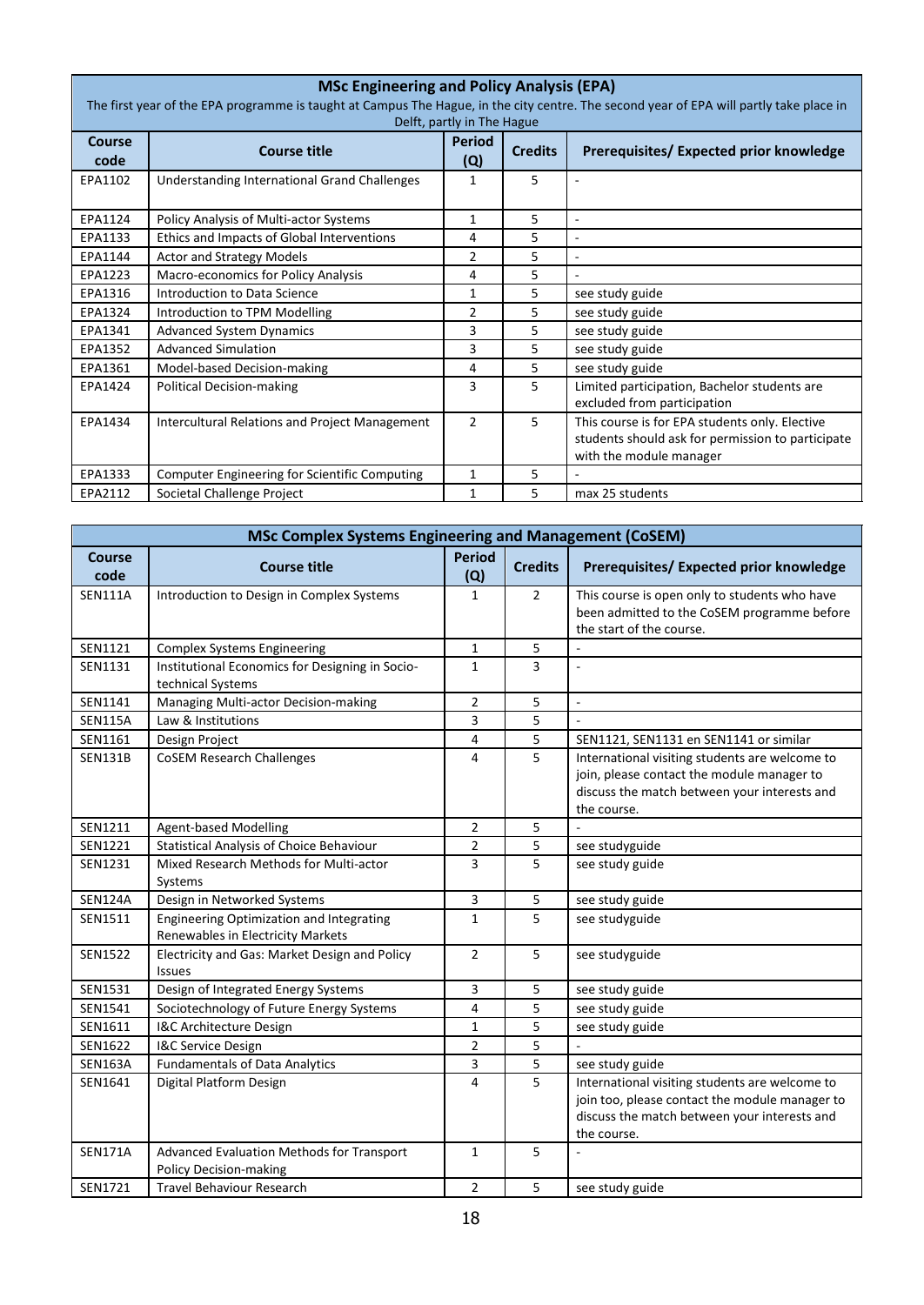| <b>SEN173A</b> | Analysis and Design of Freight and Logistic<br>Systems |   |                                       |
|----------------|--------------------------------------------------------|---|---------------------------------------|
| SEN1741        | Innovations in Transport and Logistics                 | 4 |                                       |
| SEN9110        | <b>Simulation Masterclass</b>                          |   | Master students only, see study guide |
| SEN9115        | <b>Participatory Systems</b>                           | 2 |                                       |
| SEN9120        | <b>Advanced Agent Based Modeling</b>                   |   | see study guide                       |
| <b>SEN9235</b> | <b>Game Design Project</b>                             |   |                                       |
| <b>SEN9720</b> | Logistics and Supply Chain Innovations                 |   | see study guide                       |
| <b>SEN9725</b> | Supply Chain Gaming                                    |   | see study guide                       |

|                       |                                                                                                         | <b>MSc Electives</b> |                |                                                                 |
|-----------------------|---------------------------------------------------------------------------------------------------------|----------------------|----------------|-----------------------------------------------------------------|
| <b>Course</b><br>code | <b>Course title</b>                                                                                     | Period<br>(Q)        | <b>Credits</b> | Prerequisites/Expected prior knowledge                          |
| <b>TPM001A</b>        | Sociotechnology of Future Energy Systems                                                                | 1                    | 4              | see study guide                                                 |
| <b>TPM002A</b>        | <b>Water Ethics</b>                                                                                     | 4                    | 3              |                                                                 |
| <b>TPM003A</b>        | <b>Water Ethics</b>                                                                                     | 4                    | 5              |                                                                 |
| <b>TPM004A</b>        | <b>Transport Safety</b>                                                                                 | 4                    | 1              | Master students only                                            |
| <b>TPM005A</b>        | <b>Scientific Writing for Applied Mathematics</b>                                                       | $\mathbf{1}$         | 3              | $\overline{\phantom{a}}$                                        |
| <b>TPM007A</b>        | <b>Talk Like TED</b>                                                                                    | 1/2/3/4              | 3              | $\sim$                                                          |
| <b>TPM010A</b>        | <b>Cyber Crime Science</b>                                                                              | 3                    | 5              | $\sim$                                                          |
| <b>TPM012A</b>        | <b>Environmental Ethics</b>                                                                             | 4                    | 3              | $\sim$                                                          |
| <b>TPM013A</b>        | <b>Environmental Ethics</b>                                                                             | 4                    | 5              | $\sim$                                                          |
| <b>TPM014A</b>        | Values in ICT                                                                                           | 3                    | 5              | $\sim$                                                          |
| <b>TPM015A</b>        | Values in ICT                                                                                           | 3                    | 3              | $\overline{\phantom{a}}$                                        |
| <b>TPM016A</b>        | Robots and Society                                                                                      | 3                    | 3              | $\mathbb{Z}$                                                    |
| <b>TPM020A</b>        | <b>Economics of Cybersecurity</b>                                                                       | $\mathbf 1$          | 5              | $\sim$                                                          |
| <b>TPM021A</b>        | <b>Economics and Finance</b>                                                                            | $\overline{2}$       | 6              | see study guide                                                 |
| <b>TPM022A</b>        | <b>Intermediate Economics</b>                                                                           | $\mathbf{1}$         | 5              | see study guide                                                 |
| TPM023A               | Cost-Benefit Analysis: Theory and Application                                                           | 1                    | 4              |                                                                 |
| <b>TPM024A</b>        | Methods for Risk Analysis and Management                                                                | 4                    | 5              | $\overline{a}$                                                  |
| <b>TPM025A</b>        | <b>User-Centred Security</b>                                                                            | 4                    | 5              | $\overline{\phantom{a}}$                                        |
| <b>TPM026A</b>        | System Reliability in Quantitative Risk                                                                 | $\overline{2}$       | 4              | J.                                                              |
|                       | Assessment                                                                                              |                      |                |                                                                 |
| <b>TPM027A</b>        | <b>Cyber Risk Management</b>                                                                            | $\mathbf{1}$         | 5              | $\overline{\phantom{a}}$                                        |
| <b>TPM028A</b>        | Decision Making in Multimodal Transport<br>Systems                                                      | $\overline{2}$       | 5              | see study guide                                                 |
| <b>TPM029A</b>        | Responsible Innovation                                                                                  | $\mathbf{1}$         | 3              | $\overline{\phantom{a}}$                                        |
| <b>TPM030A</b>        | Introduction to Cloud as Infrastructure: The<br>effects of the new business of computing on<br>practice | $\overline{2}$       | 5              | ÷,                                                              |
| <b>TPM031A</b>        | Design of Safety and Security Systems                                                                   | $\overline{2}$       | 4              | $\mathbb{Z}^2$                                                  |
| <b>TPM032A</b>        | Multi-criteria Decision Analysis                                                                        | 1                    | 5              | see study guide                                                 |
| <b>TPM121A</b>        | Economics, Technology and Finance                                                                       | $\overline{2}$       | 5              | see study guide                                                 |
| TPM301A               | Intermediate Spoken English for Group Work                                                              | 1/2/3/4              | 2              | $\overline{\phantom{a}}$                                        |
| <b>TPM302A</b>        | Advanced Spoken English for Group Work                                                                  | 1/2/3/4              | 2              | $\bar{\mathbf{z}}$                                              |
| <b>TPM303A</b>        | Intermediate Writing in English for the<br>University                                                   | 1/2/3/4              | 2              | $\overline{\phantom{a}}$                                        |
| <b>TPM304A</b>        | Advanced Writing in English for the University                                                          | 1/2/3/4              | 2              |                                                                 |
| <b>TPM305A</b>        | Writing a Master's Thesis in English                                                                    | 1/2/3/4              | $\overline{2}$ | The course will only run if enrolment numbers<br>are sufficient |
|                       | <b>Delft Centre for Entrepreneurship (DCE)</b>                                                          |                      |                |                                                                 |
|                       | More information about the courses                                                                      |                      |                |                                                                 |
| <b>TPM401A</b>        | Technology Entrepreneurship and Innovation                                                              | 1/2/3                | 5              | $\Box$                                                          |
| <b>TPM402A</b>        | Technology Entrepreneurship and Health                                                                  | 1                    | 5              | $\Box$                                                          |
| TPM403SET             | Technology Entrepreneurship and<br>Sustainability                                                       | 4                    | 4              | $\blacksquare$                                                  |
| <b>TPM404A</b>        | Technology Entrepreneurship and Global                                                                  | $\mathbf{1}$         | 4              | $\overline{\phantom{a}}$                                        |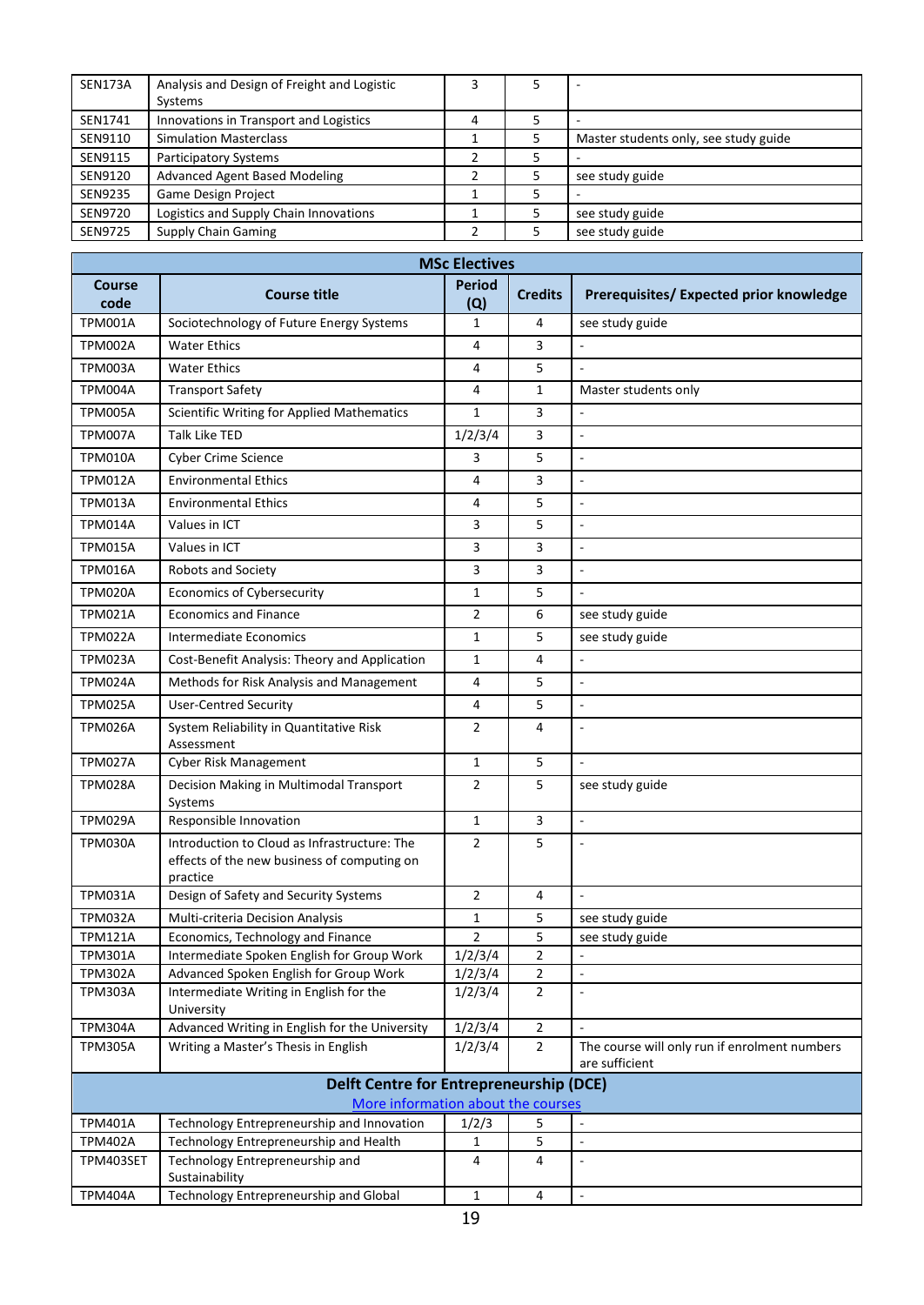|                | Development                                       |                |   |                                                                                                                                                                                                                                |
|----------------|---------------------------------------------------|----------------|---|--------------------------------------------------------------------------------------------------------------------------------------------------------------------------------------------------------------------------------|
| <b>TPM405A</b> | Patent Law and Patent Policy                      | 1              | 5 | ÷,                                                                                                                                                                                                                             |
| <b>TPM406A</b> | Corporate Entrepreneurship and Start-ups          | $\overline{2}$ | 6 |                                                                                                                                                                                                                                |
| <b>TPM407A</b> | Advanced Marketing for High-tech<br>Entrepreneurs | 3              | 5 | see study guide                                                                                                                                                                                                                |
| <b>TPM408A</b> | <b>Financing Technology Ventures</b>              | $\overline{2}$ | 5 | $\sim$                                                                                                                                                                                                                         |
| <b>TPM411A</b> | Idea to Start-up - IT & AI                        | 2/3            | 5 | ÷,                                                                                                                                                                                                                             |
| <b>TPM412A</b> | Idea to Start-up - Health & Life Sciences         | 2/4            | 5 |                                                                                                                                                                                                                                |
| <b>TPM413A</b> | Idea to Start-up - Energy & Sustainability        | 1/3            | 5 | Master students only                                                                                                                                                                                                           |
| <b>TPM414A</b> | Idea to Start-up - Deep Tech                      | 1              | 5 | ä,                                                                                                                                                                                                                             |
| <b>TPM415A</b> | Idea to Startup - Global Food                     | 4              | 5 |                                                                                                                                                                                                                                |
| <b>TPM416A</b> | Turning Technology into Business                  | $\overline{2}$ | 6 | Master students only, limited capacity                                                                                                                                                                                         |
| <b>TPM420A</b> | Ready to Start-up                                 | 1/3            | 6 |                                                                                                                                                                                                                                |
| <b>TPM421A</b> | <b>Technology Scout 1</b>                         | 1/3            | 5 | limited capacity<br>In case the number of applicants exceeds the<br>capacity, a selection process will take place at<br>the beginning.                                                                                         |
| <b>TPM422A</b> | <b>Technology Scout 2</b>                         | 2/4            | 5 | Technology Scout 1 (TPM421), you must get<br>approval to participate                                                                                                                                                           |
| <b>TPM425A</b> | <b>Experience Entrepreneurship</b>                | 1/2/3/4        | 3 | This course is open to students who agree with<br>the module managers on the content of the<br>project. See studyguide for further details.                                                                                    |
| <b>TPM426A</b> | <b>Extended Experience Entrepreneurship</b>       | 1/2/3/4        | 5 | Send an e-mail to both Victor Scholten and<br>Esther Blom to inquire about the possibilities/<br>available topics or projects. The acceptance of<br>students in this course depends upon the<br>availability of DCE lecturers. |
| <b>TPM959A</b> | <b>Technology Battles</b>                         | 1              | 3 |                                                                                                                                                                                                                                |
| SPM9730        | Sustainable Innovation and Transitions            | $\mathbf{1}$   | 3 | Master students only                                                                                                                                                                                                           |

Г

| https://www.tudelft.nl/en/tpm/about-the-faculty/departments/staff-departments/centre-for-languages-and- |                                                                |                      |                |                                                                                                           |  |  |
|---------------------------------------------------------------------------------------------------------|----------------------------------------------------------------|----------------------|----------------|-----------------------------------------------------------------------------------------------------------|--|--|
| academic-skills                                                                                         |                                                                |                      |                |                                                                                                           |  |  |
| <b>Course code</b>                                                                                      | <b>Course title</b>                                            | <b>Period</b><br>(Q) | <b>Credits</b> | Prerequisites/Expected prior knowledge                                                                    |  |  |
| <b>WM-ITAV-4010</b>                                                                                     | <b>Scientific Writing</b>                                      | 1/2                  | $\overline{2}$ | see study guide                                                                                           |  |  |
| <b>WM-ITAV-4020</b>                                                                                     | <b>Presenting for Large Audiences</b>                          | 2/4                  | $\overline{2}$ | see study guide                                                                                           |  |  |
| WM0201TU-Eng                                                                                            | <b>Technical Writing</b>                                       | 1/2/3/4              | $\overline{2}$ |                                                                                                           |  |  |
| WM0203TU-Eng                                                                                            | <b>Oral Presentations</b>                                      | 1/2/3/4              | $\overline{2}$ | $\blacksquare$                                                                                            |  |  |
| <b>WM1135TU</b>                                                                                         | Advanced English for the University                            | 1/2/3/4              | 3              |                                                                                                           |  |  |
|                                                                                                         | <b>Courses Ethics and Philosophy*</b>                          |                      |                |                                                                                                           |  |  |
|                                                                                                         |                                                                |                      |                |                                                                                                           |  |  |
| Course code                                                                                             | <b>Course title</b>                                            | <b>Period</b><br>(Q) | <b>Credits</b> | Prerequisites/Expected prior knowledge                                                                    |  |  |
| <b>WM0312CIE</b>                                                                                        | Philosophy, Technology Assessment and<br><b>Ethics for CIE</b> | 4                    | $\overline{2}$ | see study guide                                                                                           |  |  |
| <b>WM0320TU</b>                                                                                         | <b>Ethics and Engineering</b>                                  | 1/3                  | 3              | The course is identical to the initial part of the<br>course wm0329tu (6 ects).                           |  |  |
| <b>WM0329TU</b>                                                                                         | <b>Ethics and Engineering</b>                                  | 1/3                  | 6              | The first part of this course (concluded with the<br>written test) coincides with the course<br>WM0320TU. |  |  |
| <b>WM0324LR</b>                                                                                         | <b>Technical Writing</b>                                       | 2/3                  | 3              | see study guide                                                                                           |  |  |
| <b>WM0342TU</b>                                                                                         | Introduction to the Philosophy of<br>Technology                | 3                    | 5              | $\overline{\phantom{a}}$                                                                                  |  |  |
| <b>WM0348TU</b>                                                                                         | Christian Philosophy: Recent<br>Developments                   | $\mathbf{1}$         | 3              | $\sim$                                                                                                    |  |  |
| <b>WM0349WB</b>                                                                                         | Philosophy of Engineering Science and<br>Design                | 4                    | 3              | $\sim$                                                                                                    |  |  |
| <b>WM0353TU</b>                                                                                         | <b>Climate Ethics</b>                                          | 2                    | 3              | $\sim$                                                                                                    |  |  |